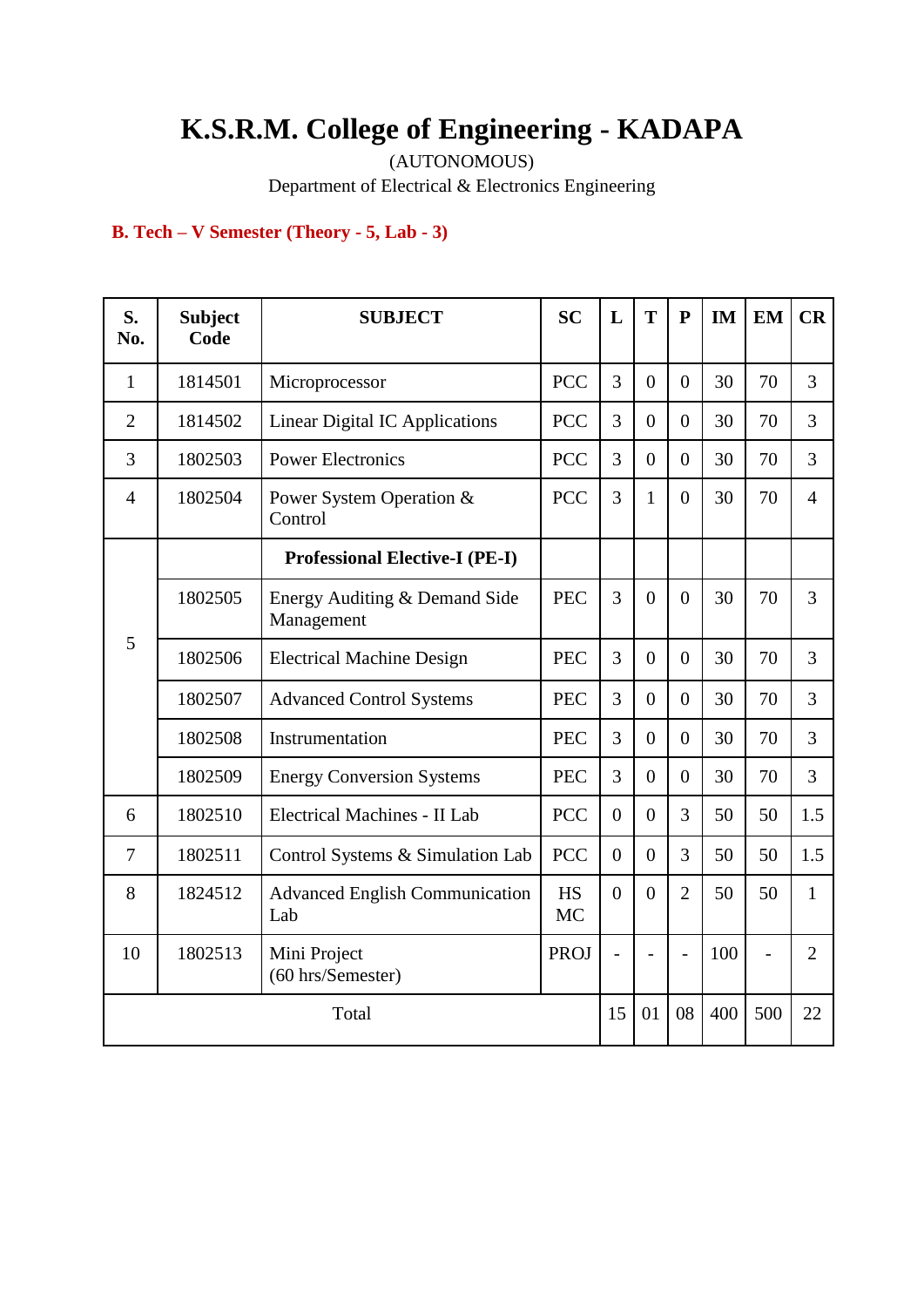## **B.Tech., V Semester**

| <b>Course Title</b>       |                                                                                                                                 | <b>Microprocessors &amp; Microcontrollers</b>                                           |   |                   |   |                | <b>B. Tech. ECE V Sem</b>                                 |                      |              |  |  |  |  |
|---------------------------|---------------------------------------------------------------------------------------------------------------------------------|-----------------------------------------------------------------------------------------|---|-------------------|---|----------------|-----------------------------------------------------------|----------------------|--------------|--|--|--|--|
| <b>Course Code</b>        |                                                                                                                                 | Category                                                                                |   | <b>Hours/Week</b> |   | <b>Credits</b> |                                                           | <b>Maximum Marks</b> |              |  |  |  |  |
| 1804506                   |                                                                                                                                 | EC                                                                                      | L | Т                 | P | C              | <b>Continuous</b><br><b>Internal</b><br><b>Assessment</b> | End<br><b>Exams</b>  | <b>Total</b> |  |  |  |  |
|                           |                                                                                                                                 |                                                                                         | 3 |                   |   | 3              | 30                                                        | 70                   | 100          |  |  |  |  |
|                           |                                                                                                                                 | <b>Mid Exam Duration: 1Hr 30 Min</b>                                                    |   |                   |   |                | <b>End Exam Duration: 3Hrs</b>                            |                      |              |  |  |  |  |
| <b>Course Objectives:</b> |                                                                                                                                 |                                                                                         |   |                   |   |                |                                                           |                      |              |  |  |  |  |
|                           |                                                                                                                                 | To become familiar with 8086 Microprocessor and 8051 Microcontroller Architecture,      |   |                   |   |                |                                                           |                      |              |  |  |  |  |
|                           |                                                                                                                                 |                                                                                         |   |                   |   |                |                                                           |                      |              |  |  |  |  |
|                           | Instructions, Operating Modes and Programming.<br>To use 8086 microprocessor and 8051 microcontroller for various applications. |                                                                                         |   |                   |   |                |                                                           |                      |              |  |  |  |  |
|                           |                                                                                                                                 | To study various peripherals for microprocessor based systems.                          |   |                   |   |                |                                                           |                      |              |  |  |  |  |
|                           |                                                                                                                                 | Course Outcomes: On successful completion of this course, the students will be able to  |   |                   |   |                |                                                           |                      |              |  |  |  |  |
| CO <sub>1</sub>           |                                                                                                                                 | Define various components and list out various features of microprocessor,              |   |                   |   |                |                                                           |                      |              |  |  |  |  |
|                           |                                                                                                                                 | microcontroller and peripherals.                                                        |   |                   |   |                |                                                           |                      |              |  |  |  |  |
| CO <sub>2</sub>           |                                                                                                                                 | Describe the internal block diagram of microprocessor, microcontroller and peripherals, |   |                   |   |                |                                                           |                      |              |  |  |  |  |
|                           |                                                                                                                                 | addressing modes, instruction set and data transfer schemes.                            |   |                   |   |                |                                                           |                      |              |  |  |  |  |
| CO <sub>3</sub>           |                                                                                                                                 | Develop algorithm and assembly language programs to solve problems.                     |   |                   |   |                |                                                           |                      |              |  |  |  |  |
| CO <sub>4</sub>           |                                                                                                                                 | Apply an appropriate algorithm, program and peripheral for the application.             |   |                   |   |                |                                                           |                      |              |  |  |  |  |
| CO <sub>5</sub>           |                                                                                                                                 | Design the microprocessor or microcontroller based system to solve real time problems.  |   |                   |   |                |                                                           |                      |              |  |  |  |  |
|                           |                                                                                                                                 | (Prepare a case study model to get a first prototype)                                   |   |                   |   |                |                                                           |                      |              |  |  |  |  |

#### **UNIT I**

**Introduction to Microprocessors:** 8085 Microprocessor - Architecture, Instruction set, Addressing modes, Basic Timing Diagrams, Interrupts and Simple Programs.

**8086 Microprocessor** - Architecture, Instruction set, Addressing modes, Interrupt system. Pin diagram, Minimum mode 8086 system and timings, Maximum mode 8086 system and timings.

#### **UNIT II**

**Assembly Language Programming:** Assembler directives, Assembly language programs (8086) with Assembler directives for addition, subtraction, multiplication, division etc., sorting and searching, bit manipulation, look-up tables, string manipulations, Macros and Delay subroutines.

**Data transfer schemes and Memory Interfacing:** Synchronous, Asynchronous, Interrupt driven and DMA type schemes, Address decoding techniques, Interfacing Static RAM and ROM chips,

#### **UNIT III**

**Peripheral Interfacing:** 8255 PPI and its interfacing, Programmable Communication Interface (8251 USART) and its interfacing, Programmable Interval Timer (8254) and its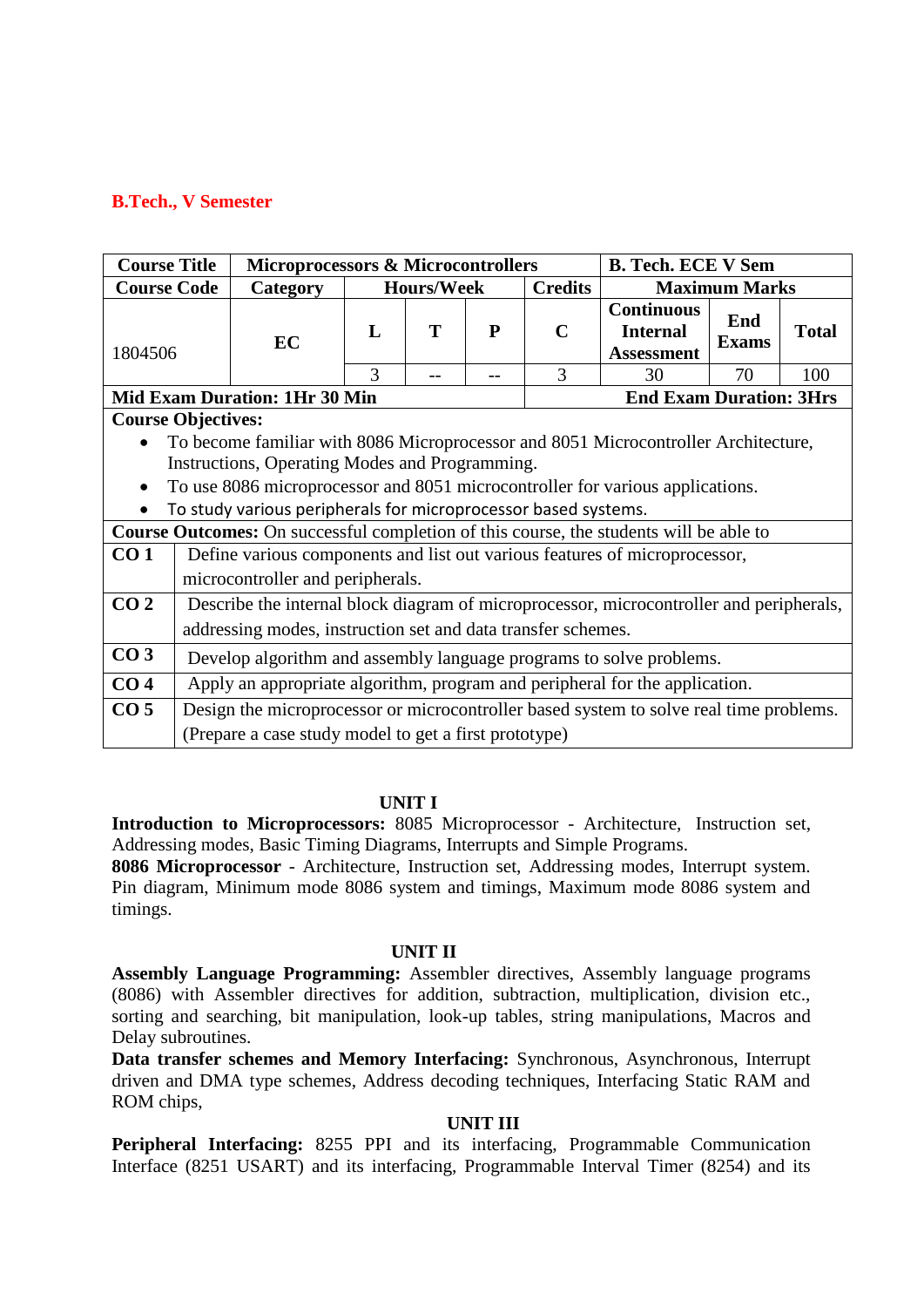interfacing, Programmable interrupt controller (8259) and its interfacing, Programmable DMA controller (8257) and its interfacing, ADC and DAC Interfacing.

#### **UNIT IV**

**The 8051 microcontroller:** Architecture, pin diagram, memory organization, external memory interfacing, stack, addressing modes, instruction set, Assembler directives, Assembly Language programs and Time delay Calculations, 8051 interrupt structure, 8051 counters and Timers, programming 8051 timers.

#### **UNIT V**

**Introduction to ARM:** ARM Design philosophy, Registers, Program Status Register, Instruction pipeline, Interrupts and vector table, Instruction Set- Data Processing Instructions, Branch, Load-Store, Software interrupt, PSR instructions, Conditional instructions, Thumb instruction Set: Register Usage, Other Branch instructions, Data processing Instructions, Single-Register and Multi Register Load-Store Instructions, Stack, Software Interrupt Instructions.

#### **Text Books:**

- 1. Ramesh S. Gaonkar, "Microprocessor architecture, programming and its applications with 8085", Penram International Publications,  $4<sup>th</sup>$  Edition.
- 2. A. K. Ray and K.M. Bhurchandi, "Advanced Microprocessors and Peripherals", TMH.
- 3. The 8051Microcontroller and Embedded Systems, Mazidi Muhammad Ali, Mazidi Janice Gillespie & McKinlay Rolin D, 2nd Edition, Pearson Education, 2008.
- 4. The 8051 microcontroller: Architecture, Programming & Applications, Kenneth J Ayala, penram publications, 2nd edition.
- 5. ARM System Developer's Guide-Designing and Optimizing system software, Andrew N.Sloss, Dominic Symes, Chris Wright, Elsevier, 2008.

#### **Reference Books:**

- 1. Douglas V. Hall, "Microprocessors and Interfacing: Programming and Hardware", 2<sup>nd</sup> Edition, Tata McGraw-Hill.
- 2. Barry B. Brey, "The Intel Microprocessors-Architecture, Programming and Interfacing", 8<sup>th</sup> Edition, PHI.
- 3. Y. Liu and Glenn A. Gibson, "Microcomputer Systems: 8086/8088 Family Architecture, Programming and Design",  $2^{\omega}$  Edition, PHI.
- 4. Microcontrollers Architecture, Programming, Interfacing and System Design – Raj Kamal, Pearson Education, 2005.
- 5. Steve Furbur, ARM System onchip Architecture, 2nd Edition, Addison Wesley, 2000.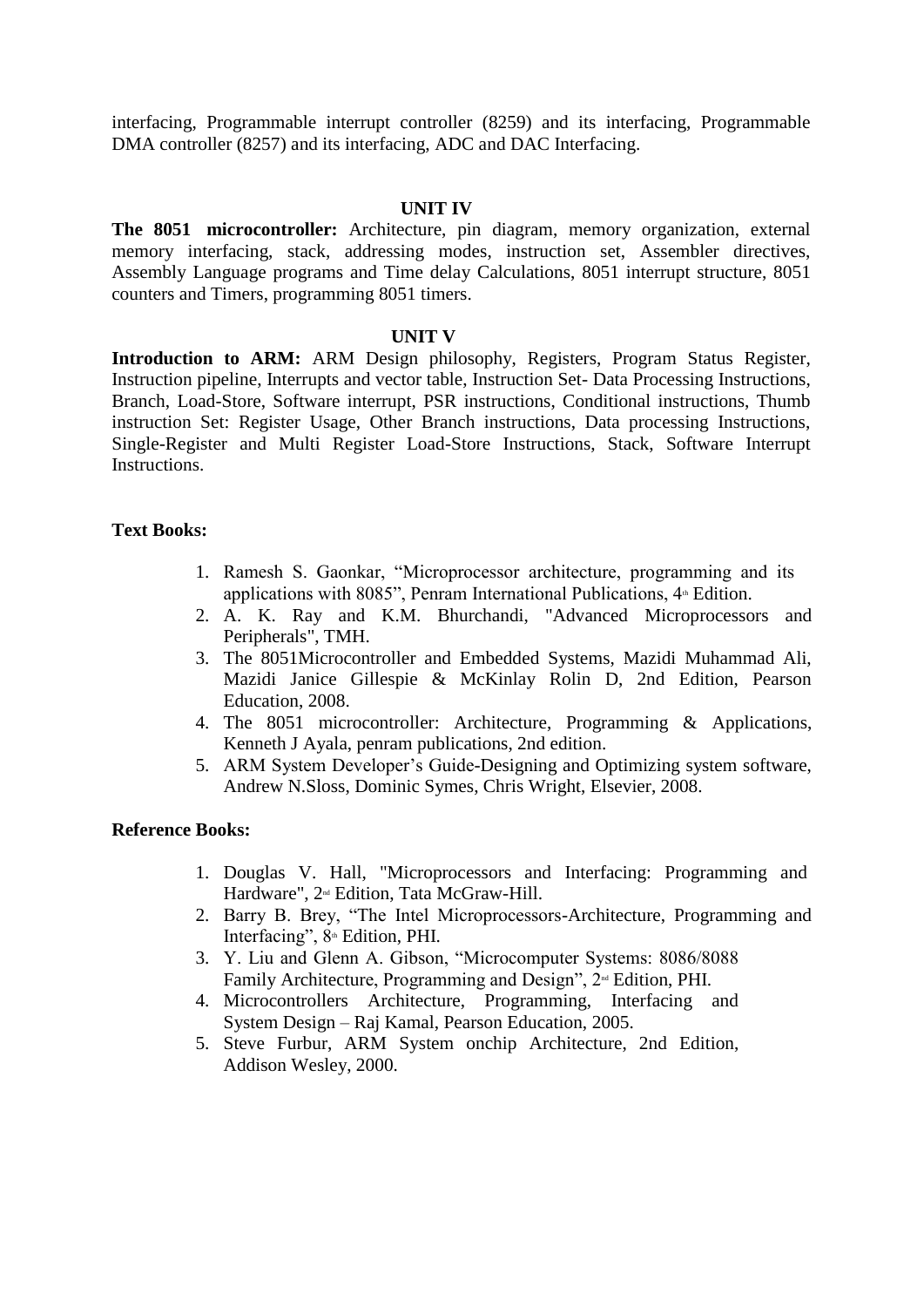# **Linear and Digital IC Applications**

# **Course Objectives:**

- To give introduction to Op-Amps
- To study about Timers and PLLs
- To Learn the applications of Op-Amps.
- To introduce **Verilog** and its language elements to design digital systems.
- Make students familiar with design of different combinational and sequential digital circuits.

# **Learning Outcomes:**

**CO1:** Understand the operation and characteristics of OP-AMPs. **CO2:** Analyze multivibrator circuits and 555 timers using OP-AMPs. **CO3:** Apply PLL in various Communication applications **CO4:** Compare various digital logic families. **CO5:** Simulate digital logic circuits using **Verilog** HDL.

# **UNIT-I**

# **OP-AMP AND ITS CHARACTERISTICS**

Integrated circuits -types, classification, package types and temperature ranges, power supplies, OP-Amp Block diagram, ideal and practical OP-Amp specifications, DC and AC characteristics, 741 OP-Amp and its features, Inverting and non-inverting amplifier.

# **UNIT-II**

# **OP-AMP APPLICATIONS**

Integrator and differentiator, difference amplifier, instrumentation amplifier, AC amplifier, V-I, I-V converters, comparators, Multivibrators, Triangular and square wave generators, Log and antilog amplifiers, precision rectifiers.

# **UNIT-III**

# **TIMERS AND PHASE LOCKED LOOPS**

Introduction to 555 Timer, functional diagram, Monostable and Astable operations, Schmitt Trigger, PLL-Introduction, Block schematic, principles and description of individual blocks,565 PLL, applications.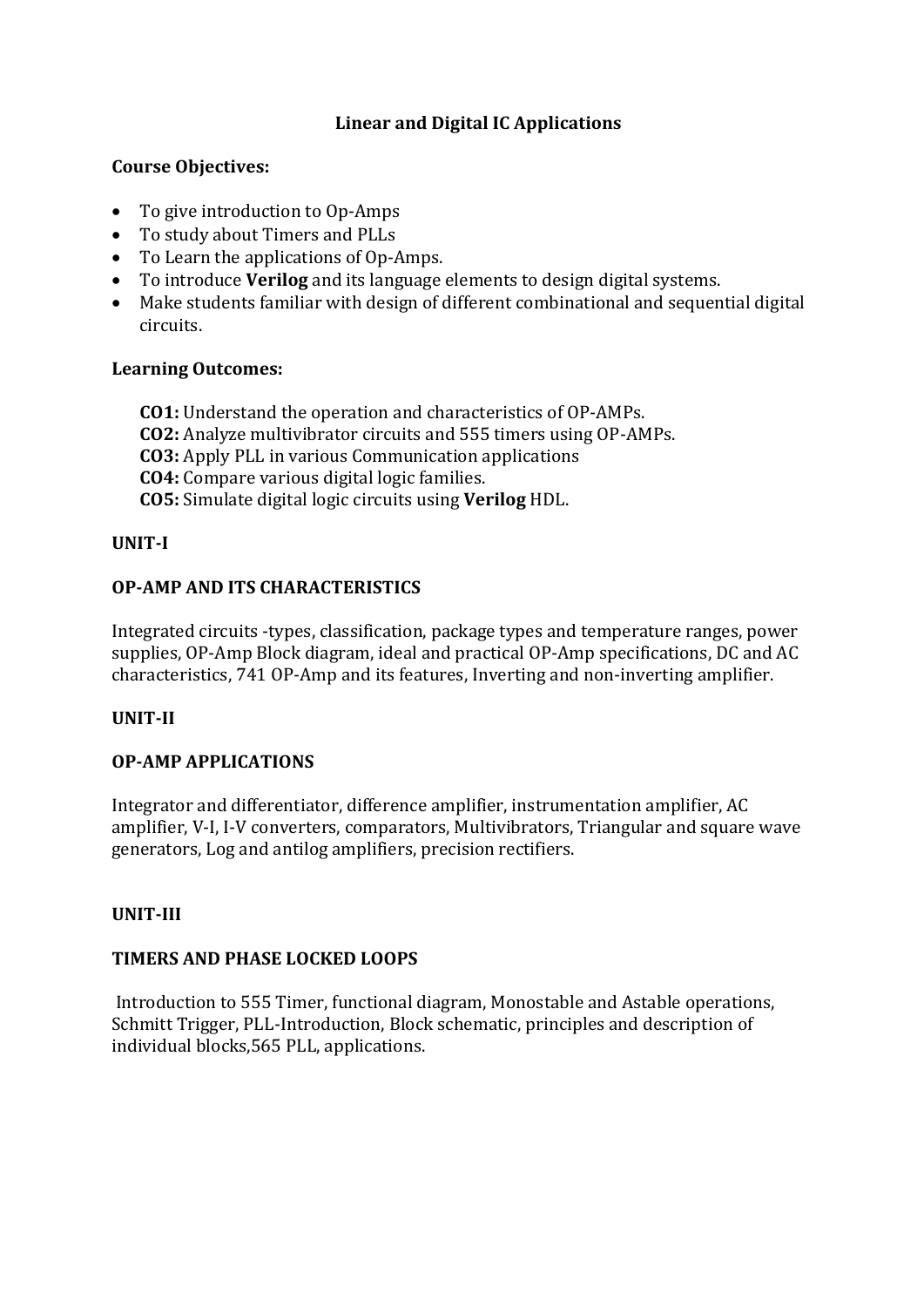# **UNIT–IV**

## **UNIPOLAR & BIPOLAR LOGIC FAMILIES**

Introduction to logic families, CMOS logic, CMOS steady state electrical behavior, CMOS dynamic state electrical behavior, CMOS logic families, Bipolar logic, transistor logic, TTL families, CMOS/TTL interfacing, ECL, Comparison of logic families.

## **UNIT–V**

## **VERILOG HDL AND DESIGN EXAMPLES**

HDL based Design flow, Program Structure, Logic system, Nets, Variables and Constants,Vectors and Operators, Arrays,Logical Operators and Expressions. Structural design elements, data flow design elements, behavioral design elements (procedural code). Design using basic gates, Decoders, Encoders, Multiplexers and Demultiplexers, Adders, Subtractors , SSI Latches and Flip-Flops, Counters, Design of Counters and Shift Registers .**Verilog** Modules for the above ICs.

## **Text Books:**

1. Ramakanth A. Gayakwad, "Op-Amps & Linear ICs", 4th edition, PHI, 1987.

- 2. John F. Wakerly, "Digital Design Principles & Practices" PHI/Pearson Education Asia, 4th Edition, 2008.
- 3. J. Bhasker, "A Verilog HDL Primer", Star Galaxy Publishing; 3rd edition (January 31, 2005)

#### **References:**

- 1. D. Roy Chowdhury, "Linear Integrated Circuits", New Age International (P) Ltd, 2nd Edition, 2003.
- 2. James M.Fiore, "Operational Amplifiers & Linear integrated circuits & applications", Cengage 2009.
- 3. Fundamentals of Digital Logic with Verilog Design Stephen Brown, Zvonko Vranesic, TMH, 3rd Edition, 2014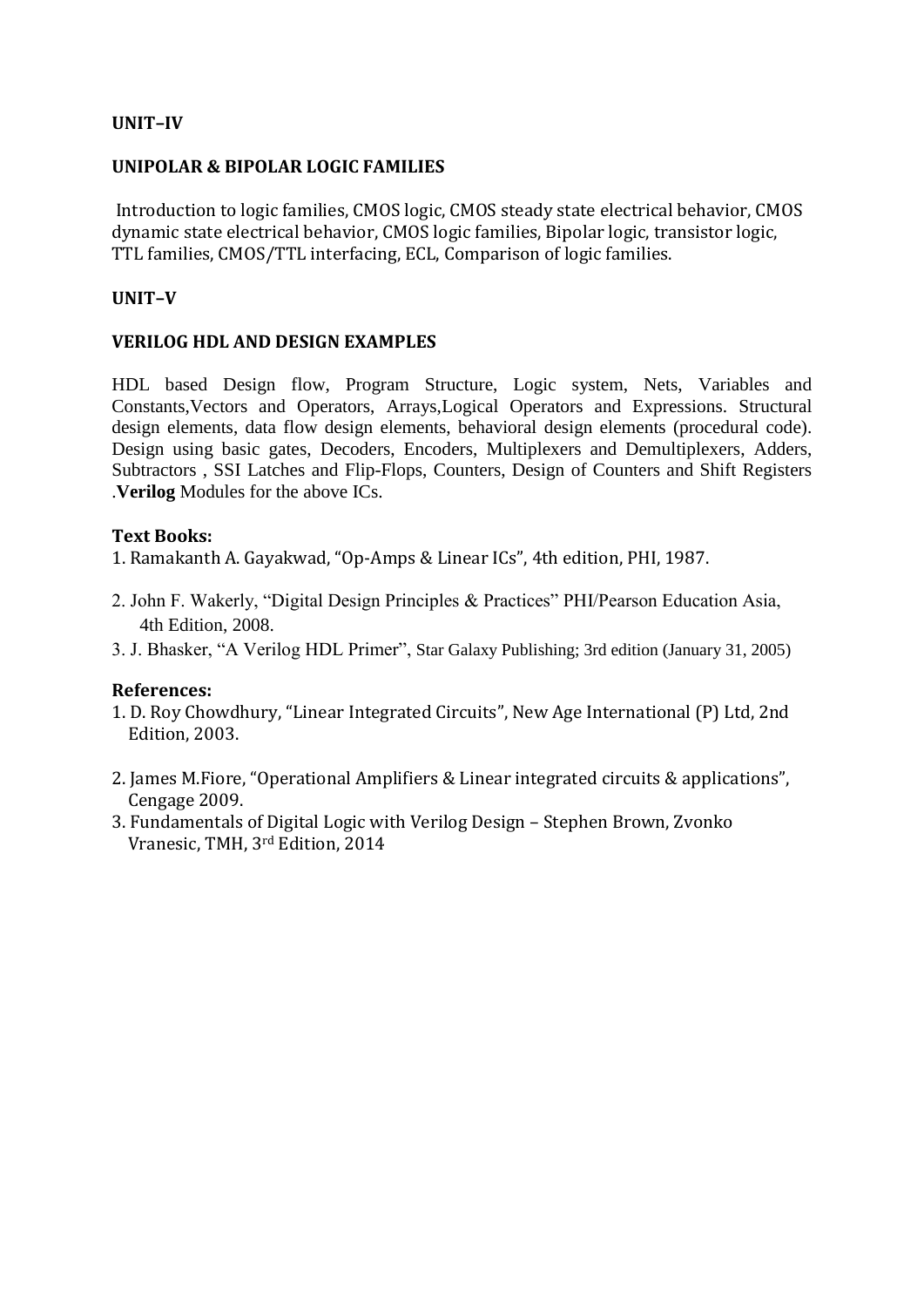| <b>Course</b><br><b>Title</b> | <b>Power Electronics</b>                                         |              |              |                                      |                                                                                                             | <b>B. Tech. V Sem</b>                                                                          |                |  |                      |  |  |  |  |
|-------------------------------|------------------------------------------------------------------|--------------|--------------|--------------------------------------|-------------------------------------------------------------------------------------------------------------|------------------------------------------------------------------------------------------------|----------------|--|----------------------|--|--|--|--|
| <b>Course</b><br>Code         | Category                                                         |              | Hours/Week   |                                      |                                                                                                             |                                                                                                | <b>Credits</b> |  | <b>Maximum Marks</b> |  |  |  |  |
| 1802503                       | <b>Professional</b><br>Core                                      | $\mathbf{L}$ | T            | P                                    | $\mathbf C$                                                                                                 | <b>Continuous Internal</b><br>End<br><b>Total</b><br><b>Assessment</b><br>Exam                 |                |  |                      |  |  |  |  |
|                               | (PCC)                                                            | 3            | $\mathbf{0}$ | 3<br>30<br>70<br>100<br>$\mathbf{0}$ |                                                                                                             |                                                                                                |                |  |                      |  |  |  |  |
|                               | <b>Mid Exam Duration: 2Hrs</b><br><b>End Exam Duration: 3Hrs</b> |              |              |                                      |                                                                                                             |                                                                                                |                |  |                      |  |  |  |  |
|                               | devices, converters, choppers and inverters and their analysis.  |              |              |                                      | <b>Course Objectives:</b> The objective of the course is to learn the basic concepts of power semiconductor |                                                                                                |                |  |                      |  |  |  |  |
|                               |                                                                  |              |              |                                      |                                                                                                             | <b>Course Outcomes:</b> On successful completion of this course, the students will be able to  |                |  |                      |  |  |  |  |
| CO <sub>1</sub>               |                                                                  |              |              |                                      |                                                                                                             | Understand the basic operation of power semiconductor devices and passive components.          |                |  |                      |  |  |  |  |
| CO <sub>2</sub>               |                                                                  |              |              |                                      |                                                                                                             | Analyze the performance of different power converters subjected to various loads.              |                |  |                      |  |  |  |  |
| CO <sub>3</sub>               |                                                                  |              |              |                                      |                                                                                                             | Design static and dynamic equalizing circuits, Snubber circuits.                               |                |  |                      |  |  |  |  |
| CO <sub>4</sub>               | and different variables of various power electronic circuits.    |              |              |                                      |                                                                                                             | Evaluate number of SCRs required for desired series /parallel operation, Electrical parameters |                |  |                      |  |  |  |  |
| CO <sub>5</sub>               |                                                                  |              |              |                                      |                                                                                                             |                                                                                                |                |  |                      |  |  |  |  |

#### **UNIT - I**

**Silicon Controlled Rectifier:** SCR – static characteristics –turn on and off mechanism – gate characteristics – dynamic characteristics – series and parallel operation of scr's – static and dynamic equalization circuits – design of snubber circuit – line commutation and forced commutation circuits, MOSFET, IGBT, GTO Characteristics.

#### **UNIT - II**

**Phase controlled Rectifiers:** Phase controlled rectifiers – single phase half and fully controlled converters – midpoint and bridge connections with R and RL loads – effect of source inductance- single phase and three phase half and fully controlled converters with R load - single phase and three phase dual converters with R and RL loads-numerical problems.

#### **UNIT - III**

**AC Voltage Controllers:** AC voltage controllers- single phase ac voltage controllers with SCR and triac for R and RL load –cyclo converters – single phase cyclo converters (midpoint and bridge configuration) with R and RL loads.

#### **UNIT - IV**

**Choppers:** Choppers – principle of operation – control strategies- types of chopper circuits – type A, type B, type C, type D and type E chopper circuits - multiphase chopper circuits – buck converter, boost converter, buck -boost converter, problems.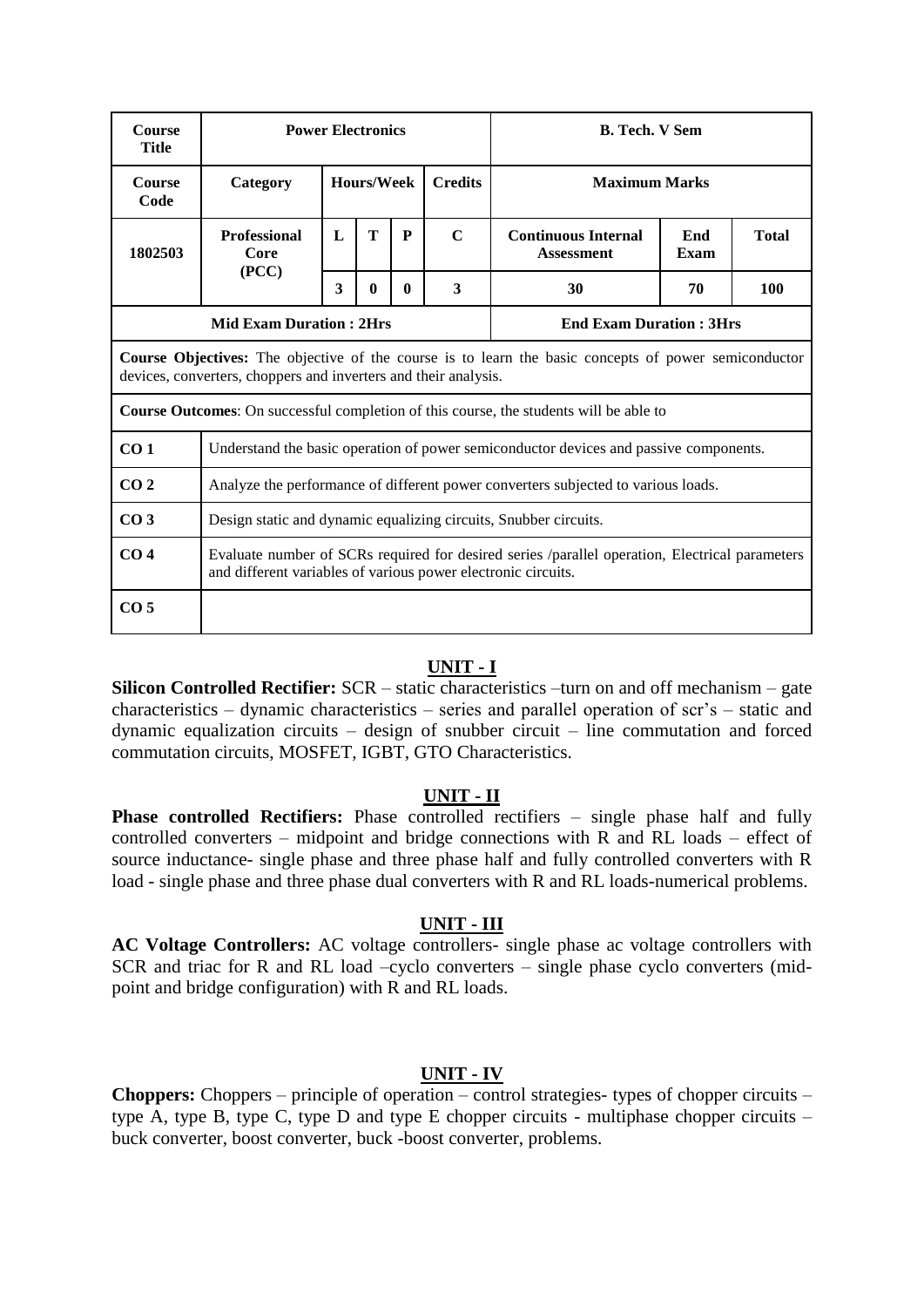## **UNIT - V**

**Inverters:** Inverters – single phase inverter – basic series inverter – basic parallel capacitor inverter – bridge inverter– current source inverter - forced commutation circuits for bridge inverters – output voltage control techniques- PWM techniques- space vector modulation harmonic reduction techniques.

#### **Text Books**

- 1. Power Electronics By M.D Singh & K.B. Kanchandhani, Tata McGrawHill Publishing Company, 1998.
- 2. Power Electronics Circuits, Devices and Applications by M.H. Rashid, Prentice Hall of India, 2nd Edition 1998.
- 3. Power Electronics- by PS Bimbhra, Khanna Publications.

# **Reference Books**

 $\mathbf{r}$ 

- 1. Power Electronics By Vedam Subramanyam, New Age Information Limited, 3rd Edition.
- 2. Power Electronics By V.R. Murthy, Oxford University Press, 1st Edition 2005
- 3. Power Electronics By P.C Sen, Tata Mc Graw Hill Publishing.
- 4. Thyristorised Power Controllers By G.K. Dubey, S. R. Doradla, A. Joshi and R. M. K. Sinha, New Age Informational(p) Limited Publishing 1996.

| <b>Course</b><br><b>Title</b> | <b>Power System Operation &amp; Control</b> |                   |              |                |             |                                                                                                                                                                                                                           | <b>B. Tech. V Sem</b><br><b>Maximum Marks</b> |  |  |  |  |  |  |
|-------------------------------|---------------------------------------------|-------------------|--------------|----------------|-------------|---------------------------------------------------------------------------------------------------------------------------------------------------------------------------------------------------------------------------|-----------------------------------------------|--|--|--|--|--|--|
| <b>Course</b><br>Code         | Category                                    | <b>Hours/Week</b> |              | <b>Credits</b> |             |                                                                                                                                                                                                                           |                                               |  |  |  |  |  |  |
| 1802504                       | <b>Professional</b><br>Core<br>(PCC)        | L                 | T            | P              | $\mathbf C$ | <b>Continuous Internal</b><br><b>Assessment</b>                                                                                                                                                                           | End<br><b>Total</b><br><b>Exam</b>            |  |  |  |  |  |  |
|                               |                                             | 3                 | $\mathbf{0}$ | $\mathbf{0}$   | 3           | 30<br>100<br>70                                                                                                                                                                                                           |                                               |  |  |  |  |  |  |
|                               | <b>Mid Exam Duration: 2Hrs</b>              |                   |              |                |             | <b>End Exam Duration: 3Hrs</b>                                                                                                                                                                                            |                                               |  |  |  |  |  |  |
|                               | area and two area load frequency control.   |                   |              |                |             | <b>Course Objectives:</b> The objective of the course is to learn steady state and transient stability analysis,<br>economic operation of power systems, hydrothermal scheduling, modeling of governor, generator, single |                                               |  |  |  |  |  |  |
|                               |                                             |                   |              |                |             | <b>Course Outcomes:</b> On successful completion of this course, the students will be able to                                                                                                                             |                                               |  |  |  |  |  |  |
| CO <sub>1</sub>               |                                             |                   |              |                |             | Analyze the stability of the power system under different operating conditions                                                                                                                                            |                                               |  |  |  |  |  |  |
| CO <sub>2</sub>               | power system components for LFC studies.    |                   |              |                |             | Understand optimal operation of thermal unit, hydrothermal scheduling and modeling of                                                                                                                                     |                                               |  |  |  |  |  |  |
| CO <sub>3</sub>               | and governor.                               |                   |              |                |             | Analyze economic operation criteria of thermal unit, hydrothermal units, modeling of turbine                                                                                                                              |                                               |  |  |  |  |  |  |
| CO <sub>4</sub>               |                                             |                   |              |                |             | Analyze load frequency control parameters in single and two area systems.                                                                                                                                                 |                                               |  |  |  |  |  |  |
| CO <sub>5</sub>               |                                             |                   |              |                |             | Design suitable controllers to improve LFC dynamics in single and two area power systems.                                                                                                                                 |                                               |  |  |  |  |  |  |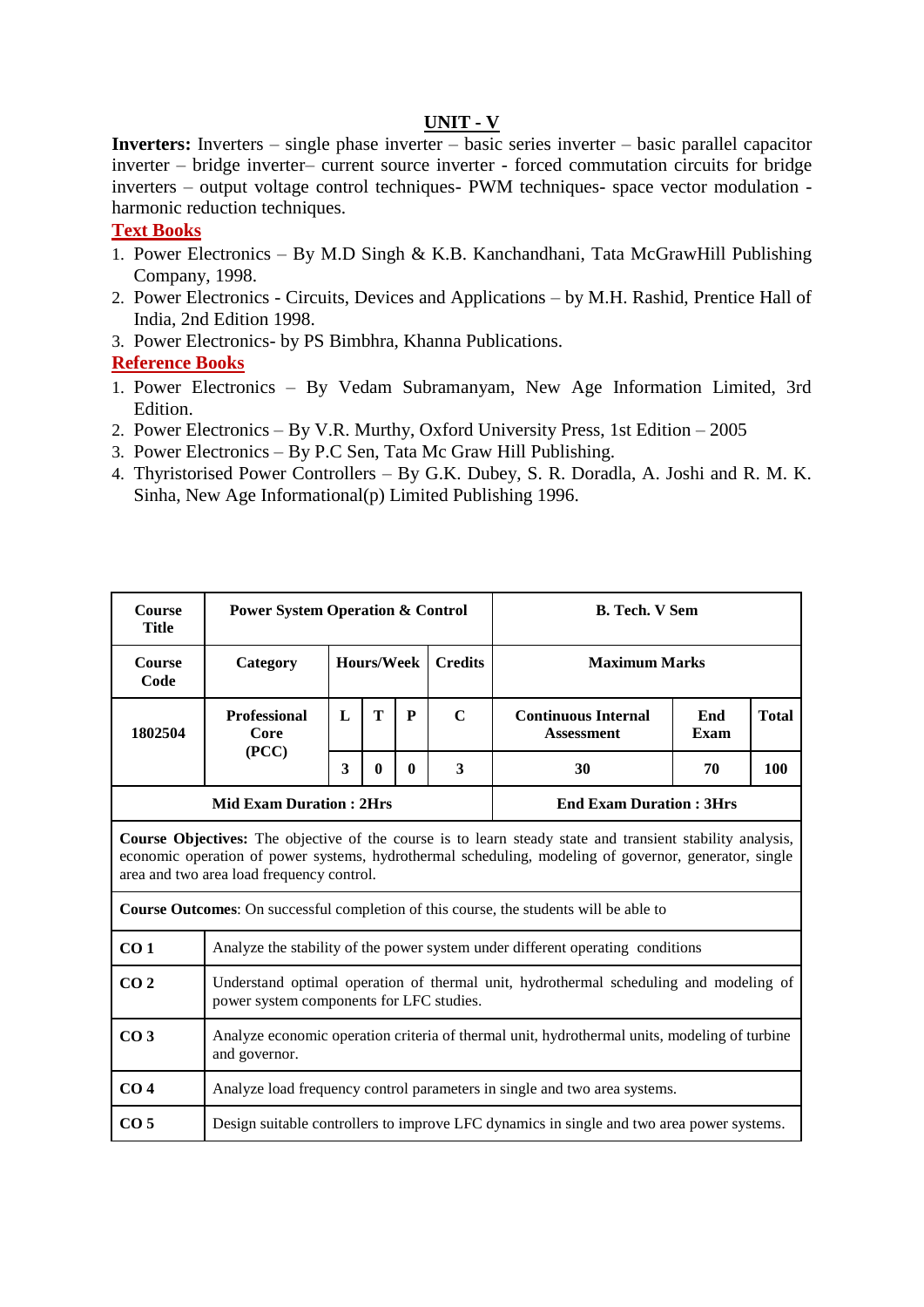#### **UNIT I**

**Stability Studies:** Classification of stability studies – the power flow equations of wound rotor and salient pole synchronous machine connected to infinite bus through a transmission system – power angle diagrams – steady state stability and limits.

**Transient Stability Analysis:** General considerations and assumptions –inertia constant, derivation of swing equations, equal area criterion – application of equal area criterion to a) sudden increase in input b) sudden three phase fault on one of the lines of a transmission system – determination of critical clearing angle – clearing time- – limitations of equal area criterion, methods for improving power system stability.

#### **UNIT II**

**Economic Operation:** Optimal operation of thermal power units, - heat rate curve – cost curve–incremental fuel and production costs, input-output characteristics, optimum generation allocation with line losses neglected. Optimum generation allocation including the effect of transmission line losses – loss coefficients, general transmission line loss formula.

#### **UNIT III**

**Hydrothermal Scheduling:** optimal scheduling of hydrothermal system: hydroelectric power plant models, scheduling problems- short term hydrothermal scheduling problem.

**Modeling of Turbine**: First order turbine model, block diagram representation of steam turbines and approximate linear models.

**Modeling of Governor**: Mathematical modeling of speed governing system , derivation of small signal transfer function – block diagram.

#### **UNIT IV**

**Load Frequency Control:** Necessity of keeping frequency constant, definitions of control area, single area control, block diagram representation of an isolated power system, steady state analysis dynamic response, uncontrolled case.

#### **UNIT V**

**Load Frequency Control-II:** Load frequency control of two -area system – uncontrolled case and controlled case, tie-line bias control, proportional plus integral control of two area and its block diagram representation, steady state response, load frequency control and economic dispatch control.

#### **Text Books**

- 1. Electrical Power Systems by C.L. Wadhwa, New Age Internationa Publishers,  $6<sup>th</sup>$  Edition,
- 2. Power System Analysis Operation and Control by A. Chakravarthy and S. Halder, 3rd Edition, PHI, 2012.
- 3. Modern Power System Analysis by I. J. Nagrath & D. P. Kothari, Tata Mc Graw Hill Publishing Company Ltd, 2<sup>nd</sup> Edition, 2003.
- 4. Power Systems Analysis and Stability by S.S.Vadhera, Khanna Publications.

#### **Reference Books**

- 1. Power System Analysis and Design by J. Duncan Glover and M.S. Sharma., THOMSON, 3<sup>rd</sup> Edition, 2008.
- 2. Electric Power Systems by S. A. Nasar, Schaum Outline Series, Revised 1<sup>st</sup> Edition, TMH, 2005.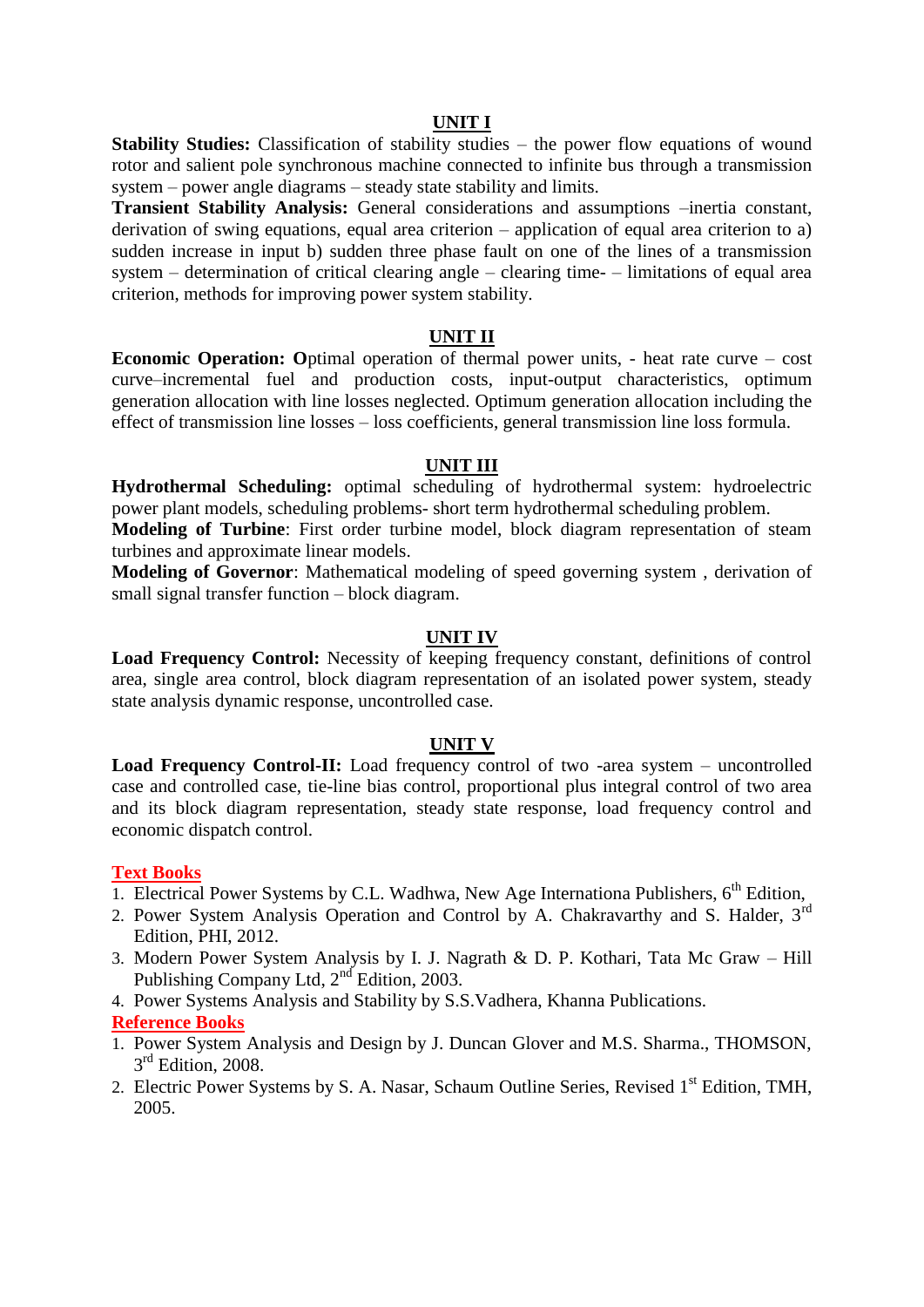|                                                                                                                                  |                                   |                 |                                     |              | <b>B. Tech. V Semester</b>                               |                                                                                               |                                                                                                                                                                                                                                                                                                                                                                                                |  |  |
|----------------------------------------------------------------------------------------------------------------------------------|-----------------------------------|-----------------|-------------------------------------|--------------|----------------------------------------------------------|-----------------------------------------------------------------------------------------------|------------------------------------------------------------------------------------------------------------------------------------------------------------------------------------------------------------------------------------------------------------------------------------------------------------------------------------------------------------------------------------------------|--|--|
| Category                                                                                                                         | Hours /<br><b>Credits</b><br>Week |                 |                                     |              |                                                          |                                                                                               |                                                                                                                                                                                                                                                                                                                                                                                                |  |  |
| T<br>$\mathbf C$<br>P<br><b>Professional Elective</b><br>L<br><b>Continuous Internal</b><br>1802505<br>Core<br><b>Assessment</b> |                                   |                 |                                     |              |                                                          |                                                                                               |                                                                                                                                                                                                                                                                                                                                                                                                |  |  |
|                                                                                                                                  | 30                                | 70              | 100                                 |              |                                                          |                                                                                               |                                                                                                                                                                                                                                                                                                                                                                                                |  |  |
|                                                                                                                                  |                                   |                 |                                     |              |                                                          |                                                                                               |                                                                                                                                                                                                                                                                                                                                                                                                |  |  |
| management.                                                                                                                      |                                   |                 |                                     |              |                                                          |                                                                                               |                                                                                                                                                                                                                                                                                                                                                                                                |  |  |
|                                                                                                                                  |                                   |                 |                                     |              |                                                          |                                                                                               |                                                                                                                                                                                                                                                                                                                                                                                                |  |  |
| CO <sub>1</sub><br>Understand energy auditing practices, energy conservation schemes, energy economics and<br>management         |                                   |                 |                                     |              |                                                          |                                                                                               |                                                                                                                                                                                                                                                                                                                                                                                                |  |  |
| management                                                                                                                       |                                   |                 |                                     |              |                                                          |                                                                                               |                                                                                                                                                                                                                                                                                                                                                                                                |  |  |
|                                                                                                                                  | (PEC)                             | $(PE - I)$<br>3 | 1<br><b>Mid Exam Duration: 2Hrs</b> | $\mathbf{0}$ | <b>Energy Auditing &amp; Demand Side Management</b><br>3 | <b>Course Outcomes:</b> On successful completion of this course, the students will be able to | <b>Maximum Marks</b><br>End<br>Exam<br><b>End Exam Duration: 3Hrs</b><br><b>Course Objectives:</b> The objective of the course is to learn about energy auditing practices, conservation<br>schemes, different methods to improve power factor, lighting and energy instruments, load and demand side<br>Analyze energy conservation measures, energy auditing practices, energy economics and |  |  |

# **UNIT – I**

**CO 4** Choose appropriate technique for energy auditing and conservation.

**CO 3** Design an appropriate energy conservation scheme for commercial and industrial applications

**Energy Auditing**: Energy audit- definitions, concept, types of audit, energy index, cost index, pie charts, sankey diagrams, load profiles, energy conservation schemes. measurements in energy audits, presentation of energy audit results.

#### **UNIT - II**

**Energy Efficient Motors**: Energy efficient motors, constructional details, loss distribution, factors affecting efficiency, characteristics - variable speed, variable duty cycle systems, rms hp- voltage variation-voltage unbalance- over motoring- motor energy audit.

#### **UNIT – III**

**Power Factor Improvement**: Power Factor – methods of improvement, location of capacitors, pf with non linear loads, effect of harmonics on pf, pf motor controllers.

#### **UNIT – IV**

**Lighting and Energy Instruments**: Good lighting system design and practice, lighting control ,lighting energy audit - energy instruments- watt meter, data loggers, thermocouples, pyrometers, lux meters, tongue testers ,application of PLC's.

# **UNIT – V**

**Demand Side Management**: Introduction to DSM, concept of DSM, benefits of DSM, different techniques of DSM – time of day pricing, multi-utility power exchange model, time of day models for planning.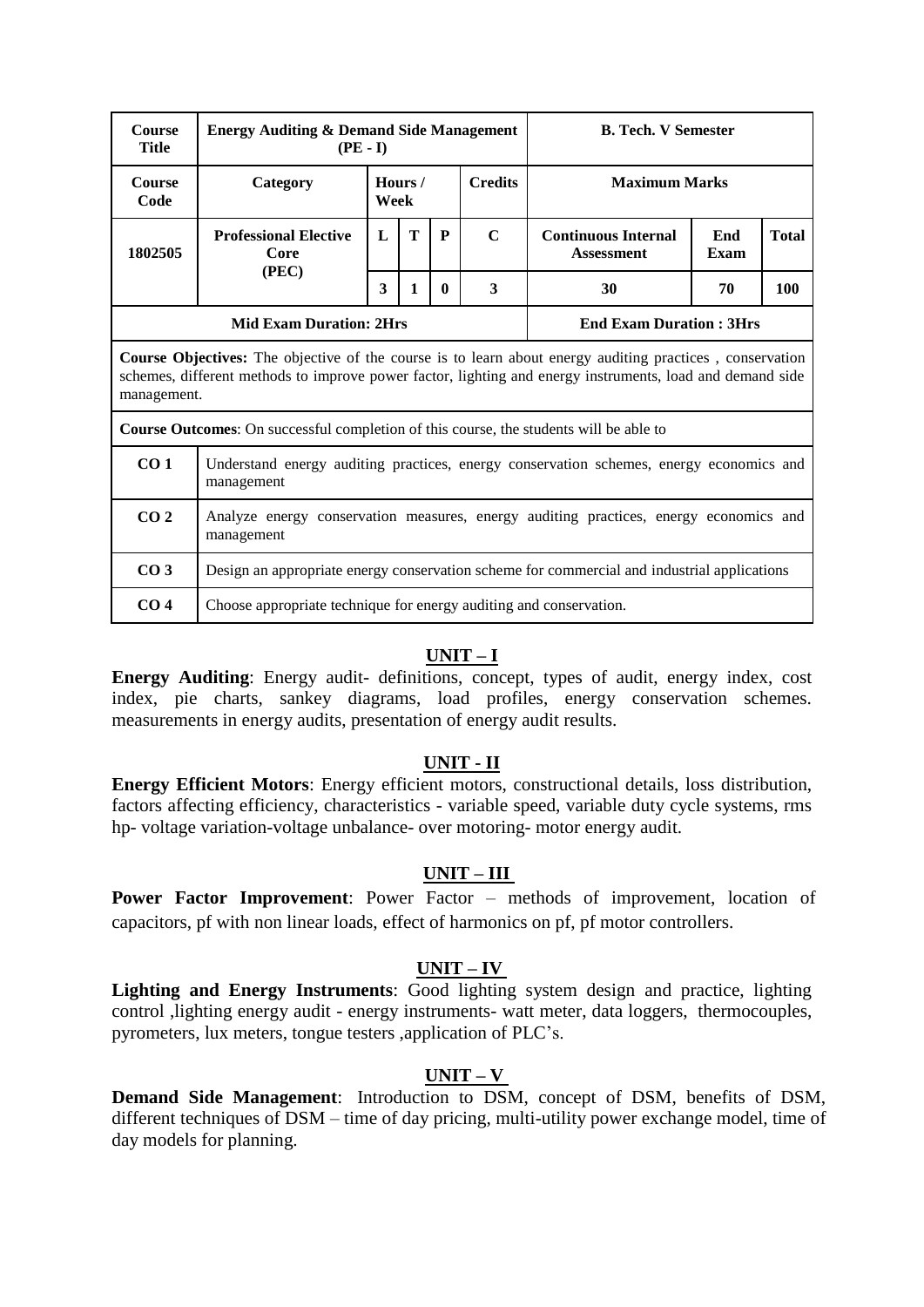**Load Management**: Load priority technique, peak clipping, peak shifting, valley filling, strategic conservation, energy efficient equipment. management and organization of energy conservation awareness programs.

# **Text Books**

- 1. Electrical Power distribution by A. S. Pabla, TMH,  $5<sup>th</sup>$  edition, 2004.
- 2. Energy management by W.R. Murphy & G. Mckay Butter worth, Heinemann publications.
- 3. Energy management hand book by W. C. Turner, John Wiley and Sons.

# **References**

- 1. Energy management by Paul o' Callaghan, Mc-graw Hill Book company-1<sup>st</sup> edition, 1998.
- 2. Energy efficient electric motors by John. C. Andreas, Marcel Dekker Inc Ltd., 2<sup>nd</sup> Edition, 1995.
- 3. Energy management and good lighting practice: Fuel Efficiency- Booklet12 EEO.
- 4. Recent Advances in Control and Management of Energy Systems by D. P. Sen, K. R. Padiyar, Indrane Sen, M. A. Pai, Interline Publisher, Bangalore, 1993.
- 5. Energy Demand Analysis, Management and Conservation, Ashok V. Desai, Wiley Eastern, 2005.

| Course<br><b>Title</b>   | Electrical Machine Design (PE - I)                               |                                                                                                                  |   |                |             | <b>B. Tech. V Semester</b>                                                                                                                                                                                                                |  |  |  |  |  |  |
|--------------------------|------------------------------------------------------------------|------------------------------------------------------------------------------------------------------------------|---|----------------|-------------|-------------------------------------------------------------------------------------------------------------------------------------------------------------------------------------------------------------------------------------------|--|--|--|--|--|--|
| <b>Course</b><br>Code    | Category                                                         | Hours/<br>Week                                                                                                   |   | <b>Credits</b> |             | <b>Maximum Marks</b>                                                                                                                                                                                                                      |  |  |  |  |  |  |
| 1802506                  | <b>Professional</b><br><b>Elective</b>                           | L                                                                                                                | T | P              | $\mathbf C$ | <b>Continuous Internal</b><br><b>Total</b><br>End<br><b>Assessment</b><br>Exam                                                                                                                                                            |  |  |  |  |  |  |
|                          | Core<br>3<br>3<br>100<br>1<br>$\mathbf{0}$<br>30<br>70<br>(PEC)  |                                                                                                                  |   |                |             |                                                                                                                                                                                                                                           |  |  |  |  |  |  |
|                          | <b>Mid Exam Duration: 2Hrs</b><br><b>End Exam Duration: 3Hrs</b> |                                                                                                                  |   |                |             |                                                                                                                                                                                                                                           |  |  |  |  |  |  |
| and cooling of machines. |                                                                  |                                                                                                                  |   |                |             | <b>Course Objectives:</b> The objective of the course is to learn the design specifications of electrical machines, basic<br>design considerations of transformers, rotating machines, three phase induction motors, synchronous machines |  |  |  |  |  |  |
|                          |                                                                  |                                                                                                                  |   |                |             | <b>Course Outcomes:</b> On successful completion of this course, the students will be able to                                                                                                                                             |  |  |  |  |  |  |
| CO <sub>1</sub>          | Understand various design specifications of Electrical Machines. |                                                                                                                  |   |                |             |                                                                                                                                                                                                                                           |  |  |  |  |  |  |
| CO <sub>2</sub>          |                                                                  | Estimate the design specifications of DC machines, Transformers, Induction machines and<br>synchronous machines. |   |                |             |                                                                                                                                                                                                                                           |  |  |  |  |  |  |
| CO <sub>3</sub>          |                                                                  |                                                                                                                  |   |                |             | Analyze the choice between various parameters like type of windings, no.poles, no.of slots etc                                                                                                                                            |  |  |  |  |  |  |
| CO <sub>4</sub>          | Analyze the heating and cooling of electrical machines           |                                                                                                                  |   |                |             |                                                                                                                                                                                                                                           |  |  |  |  |  |  |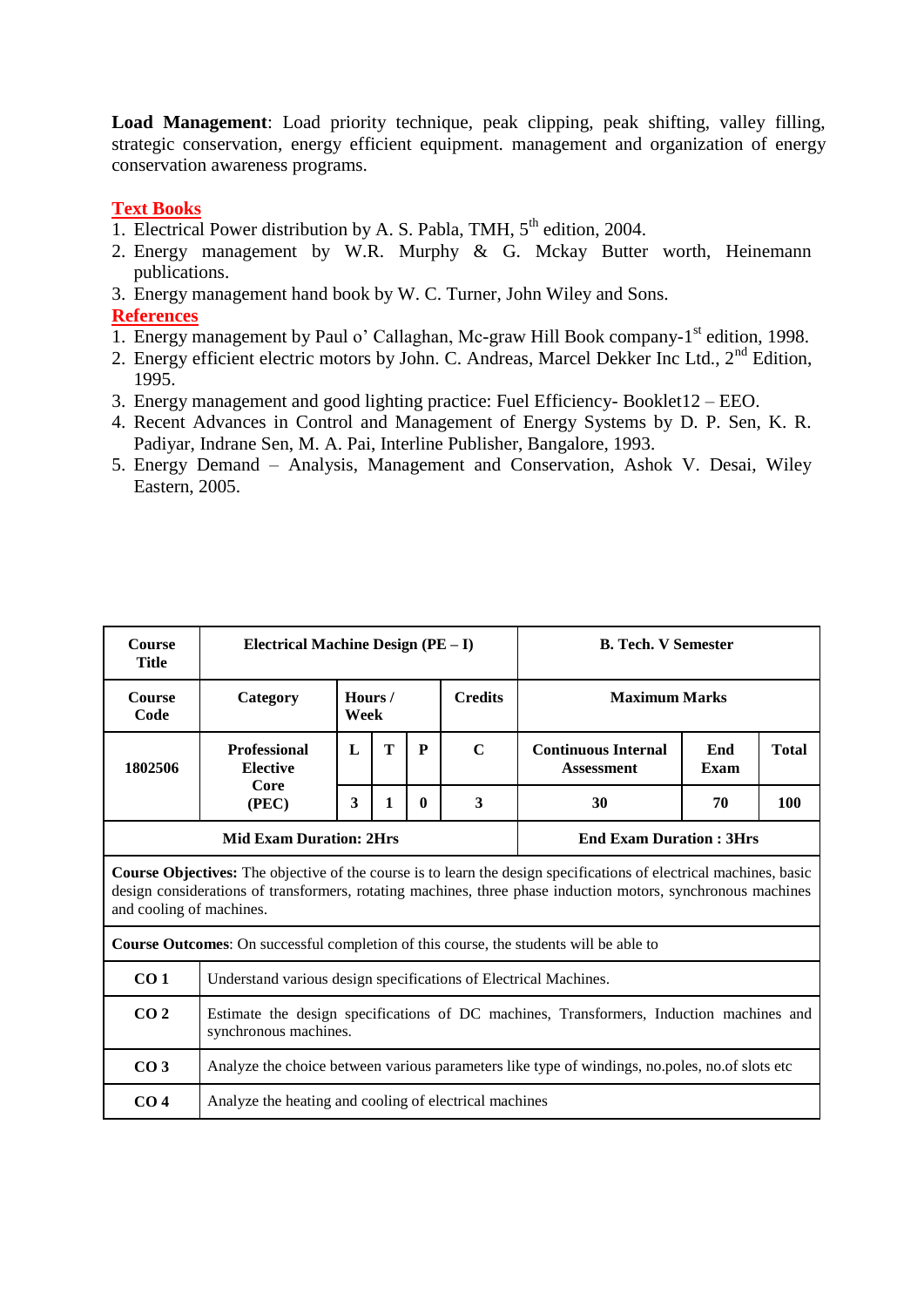**The Design problem**: Basic considerations, design specifications, ISI specifications, design constraints, specification of transformers, rotating machines.

**Design of transformers:** Types of transformer – core construction, output equation, principle of design of core, windings, yoke main dimensions ( $H \& W$ ) for single phase: core type, shell type. 3-phase – core type transformers estimation of no load current of transformer.

#### **UNIT II**

**General concepts of rotating machines:** Output equation of dc machines, ac machines, separation of D & L, choice of specific loadings.

**Design of D.C machines:** Choice of no. of poles, selection of no. of armature slots, choice of winding, estimation of conductor cross section of armature, design of field systems: tentative design of field winding of dc machines.

#### **UNIT III**

**Design of 3-phase induction motor:** Separation of D & L, ranges of Ampere conductors and Bav.

Stator design – Selection of no of stator slots, turns per phase, design of conductor cross section.

Rotor design - Selection of no of rotor slots, principles of design of squirrel cage rotor, design of slip ring rotor.

### **UNIT IV**

**Design of synchronous machines:** Separation of D & L, choice of Ampere conductors & Bav - Short Circuit Ratio (SCR) and its significance.

Armature design – choice of no. of stator (Armature) slots, turns/phase, conductor cross section for both salient pole and cylindrical pole machines.

# **UNIT V**

**Heating & Cooling of electrical machines**: Theory of Solid body heating, heating time constant- cooling time constant, elementary treatment of cooling and heating time curves.

**Cooling of machines**: Volume of coolant required, types of coolants, cooling methods of transformer- hydrogen cooling, transformer tank design.

#### **Text Books:**

- **1.** Electrical machine design by A. K. Sawhney, Dhanpatrai & Sons.
- **2.** Electrical System Design by M. K. Giridharan, I. K. International Publishing House Pvt. Ltd., 2011.
- **3.** Design of Electrical Machines by V. N. Mittle and A. Mittal, Standard Publishers Distributors, 4<sup>th</sup> Edition, 1998.

# **Reference Books:**

- **1.** Principles of Electrical machine design by M. G. Say & Parker Smith.
- **2.** Electrical machine design by Balbir Singh by Khanna Publishers.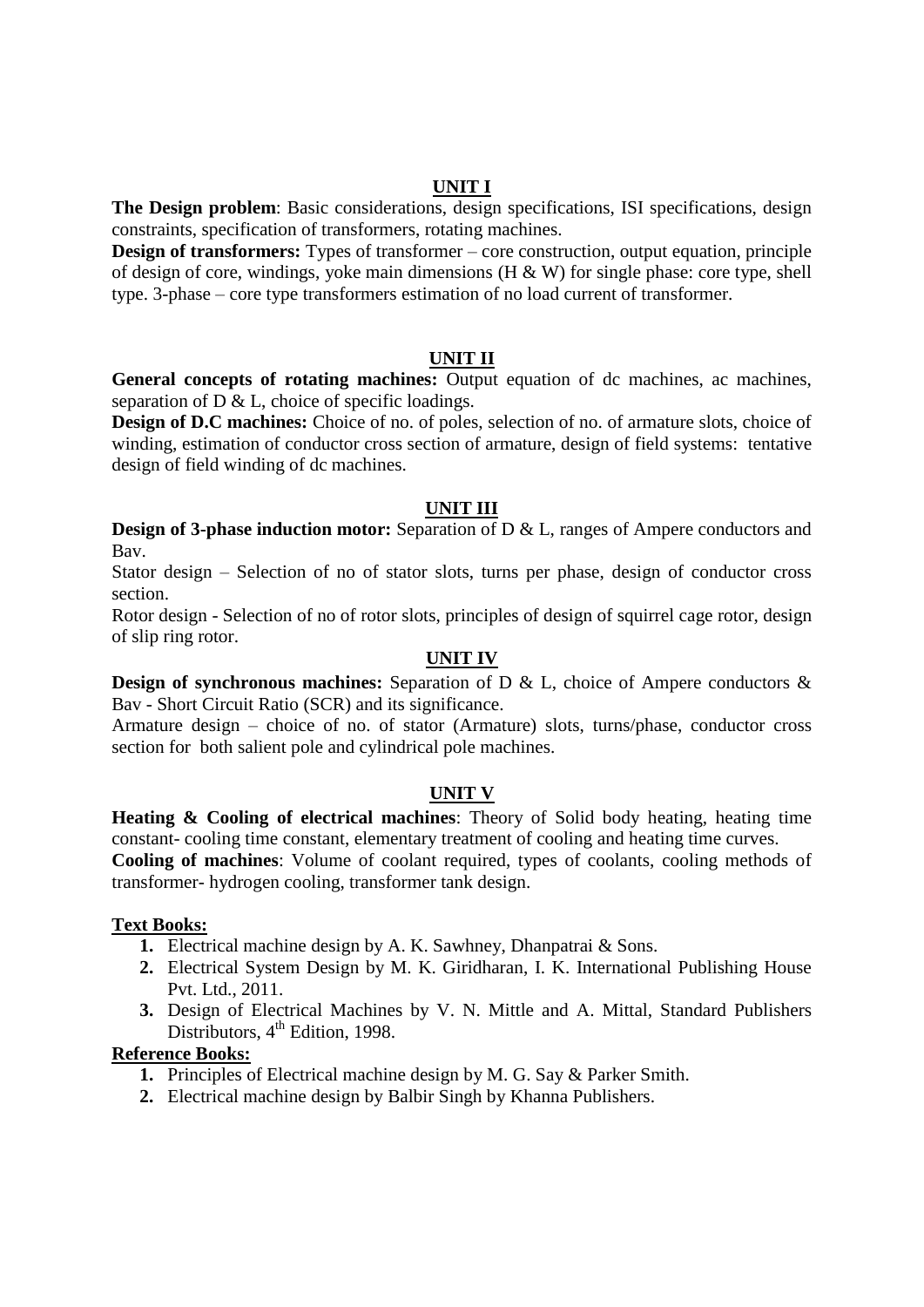| Course<br><b>Title</b> | <b>Advanced Control Systems (PE-I)</b>                                                                                                                           |            |  |                |                      | <b>B. Tech. V Sem</b>                                                                                       |  |  |  |  |  |  |
|------------------------|------------------------------------------------------------------------------------------------------------------------------------------------------------------|------------|--|----------------|----------------------|-------------------------------------------------------------------------------------------------------------|--|--|--|--|--|--|
| <b>Course</b><br>Code  | Category                                                                                                                                                         | Hours/Week |  | <b>Credits</b> | <b>Maximum Marks</b> |                                                                                                             |  |  |  |  |  |  |
| 1802507                | Т<br>$\mathbf C$<br><b>Professional</b><br>P<br><b>Continuous Internal</b><br>$\mathbf{L}$<br>End<br><b>Elective</b><br><b>Exam</b><br><b>Assessment</b><br>Core |            |  |                |                      |                                                                                                             |  |  |  |  |  |  |
|                        | 3<br>3<br>30<br>100<br>(PEC)<br>1<br>70<br>$\mathbf{0}$                                                                                                          |            |  |                |                      |                                                                                                             |  |  |  |  |  |  |
|                        | <b>Mid Exam Duration: 2 Hrs</b><br><b>End Exam Duration: 3Hrs</b>                                                                                                |            |  |                |                      |                                                                                                             |  |  |  |  |  |  |
|                        | analysis including controllability and observability.                                                                                                            |            |  |                |                      | Course Objectives: Student is able to learn the State Space, Describing function, phase plane and stability |  |  |  |  |  |  |
|                        |                                                                                                                                                                  |            |  |                |                      | <b>Course Outcomes:</b> On successful completion of this course, the students will be able to               |  |  |  |  |  |  |
| CO <sub>1</sub>        | Understand the concept of state State techniques                                                                                                                 |            |  |                |                      |                                                                                                             |  |  |  |  |  |  |
| CO <sub>2</sub>        | nonlinearities                                                                                                                                                   |            |  |                |                      | Analyse the stability of linear and nonlinear Systems describing functions for different                    |  |  |  |  |  |  |
| CO <sub>3</sub>        | nonlinear systems                                                                                                                                                |            |  |                |                      | Construct the state model of linear time invariant systems and lyapunov functions for                       |  |  |  |  |  |  |
| CO <sub>4</sub>        | linear time invariant systems                                                                                                                                    |            |  |                |                      | Determine Eigen values state transition matrix examine the controllability and observability of             |  |  |  |  |  |  |
| CO <sub>5</sub>        |                                                                                                                                                                  |            |  |                |                      | Design compensators controllers state feedback controller and observer                                      |  |  |  |  |  |  |

# **UNIT – I**

**Linear System Design:** Introduction of compensating networks – Lead, Lag, lead – lag cascade compensation in time domain –P, PI and PID controllers design using bode plot and root locus techniques.

# **UNIT – II**

State variable descriptions: Concepts of state, state variables, state vector, state space model, representation in state variable form, phase variable representation – solution of state equations – state transition matrix.

# **UNIT – III**

**Controllability and Observability:** Definition of controllability – controllability tests for continuous linear time invariant systems – Definition of observability – observability tests for continuous linear time invariant systems, diagonalization – canonical variable representation.

# **UNIT – IV**

**Design of Control Systems:** Introduction, Pole placement by state feedback, Full order and reduced order observers,

#### **UNIT – V**

**Stability:** Introduction, equilibrium points – stability concepts and definitions – stability in the sense of liapunov stability of linear system – methods of constructing liapunov functions for non – linear system – krasovskii's method – variable gradient method.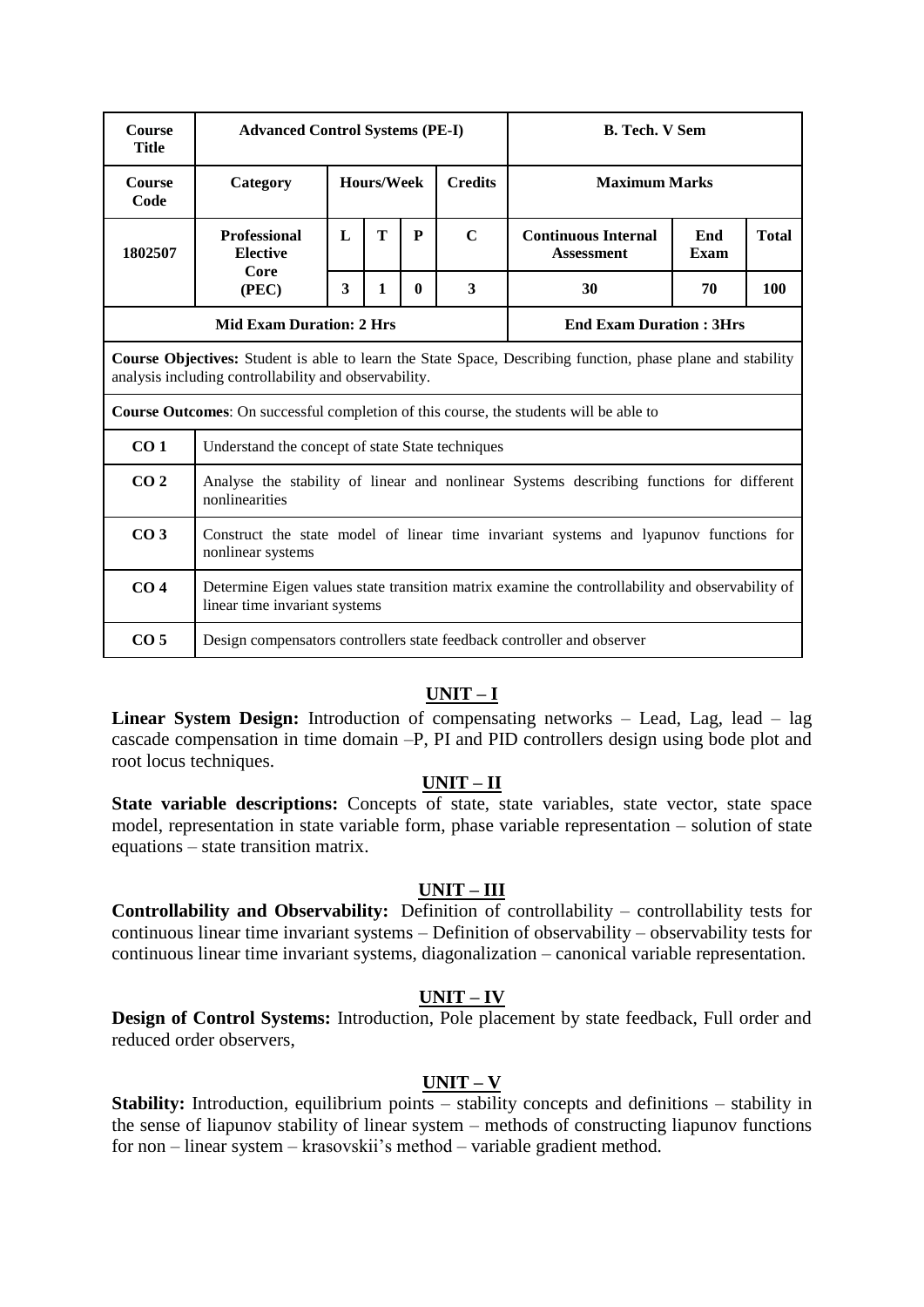# **Text Books**

- 1. Modern Control System Theory by M. Gopal, New Age International Publishers, 2<sup>nd</sup> edition, 1996.
- 2. Control System Engineering by I. J. Nagarath and M. Gopal, New Age International (P) Ltd.

# **Reference Books**

- 1. Modern Control Engineering by K. Ogata, Prentice Hall of India, 3<sup>rd</sup> Edition, 1998.
- 2. Systems and Control by Stainslaw, H. Zak, Oxford Press, 2003.
- 3. Digital Control and State Variable Methods by M. Gopal, TMH, 1997.

| <b>Course</b><br>Title | <b>Instrumentation (PE-I)</b>                                     |                                                                                                         |  |  |  | <b>B. Tech. V Sem</b>                                                                                                                                                                                                                                                                                                                                                                                                                                      |  |                                             |  |  |  |  |
|------------------------|-------------------------------------------------------------------|---------------------------------------------------------------------------------------------------------|--|--|--|------------------------------------------------------------------------------------------------------------------------------------------------------------------------------------------------------------------------------------------------------------------------------------------------------------------------------------------------------------------------------------------------------------------------------------------------------------|--|---------------------------------------------|--|--|--|--|
| <b>Course</b><br>Code  | Category                                                          | <b>Hours/Week</b>                                                                                       |  |  |  | <b>Credits</b>                                                                                                                                                                                                                                                                                                                                                                                                                                             |  | <b>Maximum Marks</b><br>End<br><b>Total</b> |  |  |  |  |
| 1802508                | <b>Professional</b><br><b>Elective</b><br>Core                    | T<br>$\mathbf C$<br>${\bf P}$<br>L<br><b>Continuous</b><br><b>Internal</b><br>Exam<br><b>Assessment</b> |  |  |  |                                                                                                                                                                                                                                                                                                                                                                                                                                                            |  |                                             |  |  |  |  |
|                        |                                                                   | (PEC)<br>3<br>3<br>100<br>$\mathbf{0}$<br>$\mathbf{0}$<br>30<br>70                                      |  |  |  |                                                                                                                                                                                                                                                                                                                                                                                                                                                            |  |                                             |  |  |  |  |
|                        | <b>Mid Exam Duration: 2 Hrs</b><br><b>End Exam Duration: 3Hrs</b> |                                                                                                         |  |  |  |                                                                                                                                                                                                                                                                                                                                                                                                                                                            |  |                                             |  |  |  |  |
|                        |                                                                   |                                                                                                         |  |  |  | <b>Course Objectives:</b> The objective of the course is to know errors that occur in measurement systems, their<br>classification, characteristics of signals, their representation, and signal modulation techniques, methods of<br>data transmission, telemetry, and data acquisition, working principles of different signal analyzers and digital<br>meters, several types of transducers and their use for measurement of non-electrical quantities. |  |                                             |  |  |  |  |
|                        |                                                                   |                                                                                                         |  |  |  | <b>Course Outcomes:</b> On successful completion of this course, the students will be able to                                                                                                                                                                                                                                                                                                                                                              |  |                                             |  |  |  |  |
| CO <sub>1</sub>        | Understand the types of errors occurring in measurement systems.  |                                                                                                         |  |  |  |                                                                                                                                                                                                                                                                                                                                                                                                                                                            |  |                                             |  |  |  |  |
| CO <sub>2</sub>        |                                                                   | Differentiate types of data transmission and modulation technique                                       |  |  |  |                                                                                                                                                                                                                                                                                                                                                                                                                                                            |  |                                             |  |  |  |  |
| CO <sub>3</sub>        | Apply digital techniques to measure voltage, frequency and speed. |                                                                                                         |  |  |  |                                                                                                                                                                                                                                                                                                                                                                                                                                                            |  |                                             |  |  |  |  |
| CO <sub>4</sub>        |                                                                   |                                                                                                         |  |  |  | Choose suitable transducers for measurement of non-electrical quantities.                                                                                                                                                                                                                                                                                                                                                                                  |  |                                             |  |  |  |  |

# **UNIT-I**

**Characteristics of Signals and their Representation:** Measuring systems, performance characteristics, - static characteristics, dynamic characteristics; errors in measurement – gross errors, systematic errors, statistical analysis of random errors. signals and their representation: standard test, periodic, aperiodic, modulated signal, sampled data, pulse modulation and pulse code modulation.

# **UNIT-II**

**Data Transmission, Telemetry and DAS:** Methods of data transmission – general telemetry system, frequency modulation (FM), pulse modulation (PM), pulse amplitude modulation (PAM), pulse code modulation (PCM) telemetry. Comparison of FM, PM, PAM & PCM. analog and digital data acquisition systems – components of analog DAS – types of multiplexing systems: time division and frequency division multiplexing – modern digital DAS– block diagram.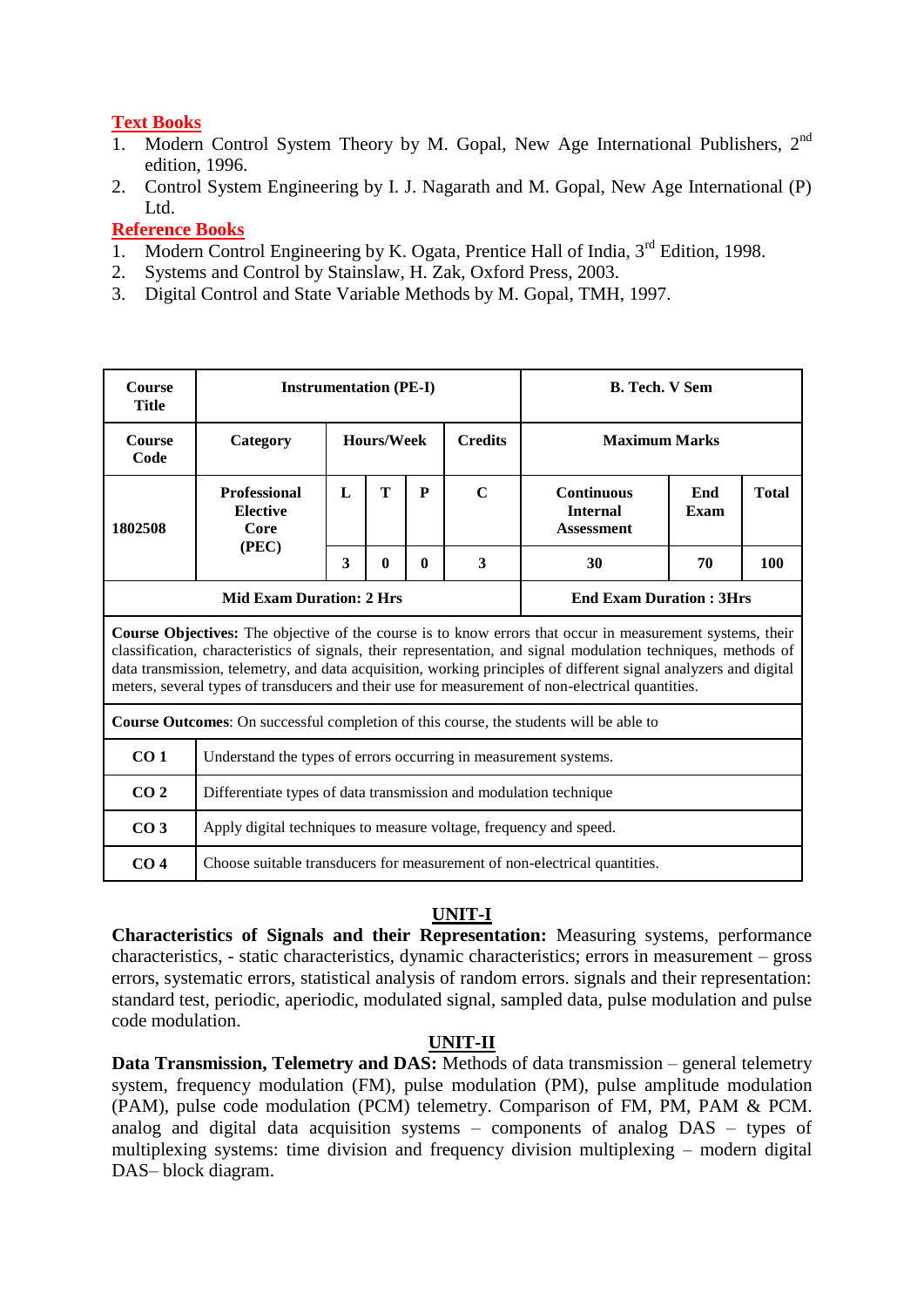#### **UNIT-III**

**Signal Analyzers, Digital Meters:** Wave analysers- frequency selective analyzers, heterodyne, application of wave analyzers- harmonic analyzers, total harmonic distortion, spectrum analyzers, basic spectrum analyzers, spectral displays, vector impedance meter, q meter.

Peak reading and RMS voltmeters, digital voltmeters - successive approximation, ramp and integrating type-digital frequency meter-digital multimeter-digital tachometer.

#### **UNIT-IV**

**Transducers:** Definition of transducers, classification of transducers, advantages of electrical transducers, characteristics and choice of transducers; principle of operation of resistive, inductive, capacitive transducers, LVDT, strain gauge and its principle of operation, gauge factor, thermistors, thermocouples, synchros, piezoelectric transducers, photovoltaic, photoconductive cells, photo diodes.

#### **UNIT-V**

**Measurement of Non-Electrical Quantities:** Measurement of strain, gauge sensitivity, measurement of displacement, velocity, angular velocity, acceleration, force, torque, temperature, pressure, flow, liquid level.

## **Text Books**

- 1. A course in Electrical and Electronic Measurements and Instrumentation, A.K. Sawhney, Dhanpat Rai & Co., 2012.
- 2. Transducers and Instrumentation, D.V.S Murty, Prentice Hall of India, 2<sup>nd</sup> Edition, 2004. **Reference Books**
- 1. Modern Electronic Instrumentation and Measurement technique, A.D Helfrick and W.D.Cooper, Pearson/Prentice Hall of India., 1990.
- 2. Electronic Instrumentation, H.S.Kalsi Tata MCGraw-Hill Edition, 2010.
- 3. Industrial Instrumentation Principles and Design, T. R. Padmanabhan, Springer,  $3<sup>rd</sup>$  re print, 2009.

| <b>Course</b><br><b>Title</b> | <b>Energy Conversion Systems (<math>PE - I</math>)</b>                                        |   |            |              |                | <b>B. Tech. V Sem</b>                                                                                                                                                                                    |             |              |  |  |  |  |
|-------------------------------|-----------------------------------------------------------------------------------------------|---|------------|--------------|----------------|----------------------------------------------------------------------------------------------------------------------------------------------------------------------------------------------------------|-------------|--------------|--|--|--|--|
| <b>Course</b><br>Code         | Category                                                                                      |   | Hours/Week |              | <b>Credits</b> | <b>Maximum Marks</b>                                                                                                                                                                                     |             |              |  |  |  |  |
| 1802509                       | <b>Professional</b><br><b>Elective</b>                                                        | L | T          | P            | $\mathbf C$    | <b>Continuous Internal</b><br><b>Assessment</b>                                                                                                                                                          | End<br>Exam | <b>Total</b> |  |  |  |  |
|                               | (PEC)                                                                                         | 3 | 0          | $\mathbf{0}$ | 3              | 30                                                                                                                                                                                                       | 70<br>100   |              |  |  |  |  |
|                               | <b>Mid Exam Duration: 2Hrs</b>                                                                |   |            |              |                | <b>End Exam Duration: 3Hrs</b>                                                                                                                                                                           |             |              |  |  |  |  |
|                               |                                                                                               |   |            |              |                | <b>Course Objectives:</b> The objective of the course is to learn about energy conversion techniques, sources of<br>electrical energy production and impact of energy conversion systems on environment. |             |              |  |  |  |  |
|                               | <b>Course Outcomes:</b> On successful completion of this course, the students will be able to |   |            |              |                |                                                                                                                                                                                                          |             |              |  |  |  |  |
| CO <sub>1</sub>               | storage.                                                                                      |   |            |              |                | Understand the principles and applications of various non-conventional energy systems and energy                                                                                                         |             |              |  |  |  |  |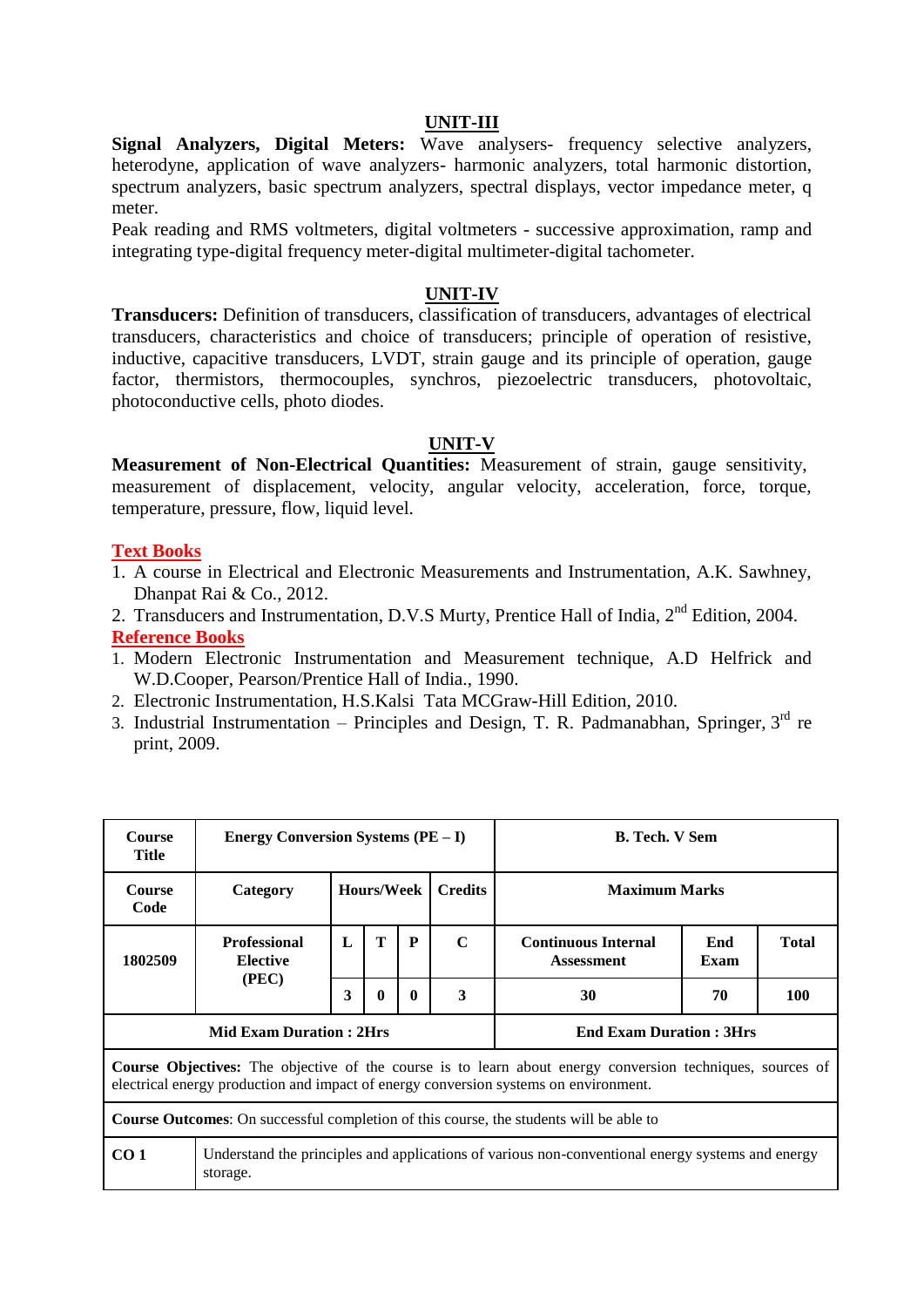| CO <sub>2</sub> | Analyze the properties and characteristics of wind, turbines and generators usedn in tidal power |
|-----------------|--------------------------------------------------------------------------------------------------|
| CO <sub>3</sub> | Analyze the solar cell operation and its test specifications                                     |
| CO <sub>4</sub> | Analyze the impact of energy conversion systems on environment and remedial measures.            |

# **UNIT I**

**Photo Voltaic Power Generation**: Spectral distribution of energy in solar radiation, solar cell configurations, voltage developed by solar cell, photo current and load current, practical solar cell performance, test specifications for PV systems.

# **UNIT II**

**Wind Energy Conversion:** Power from wind, properties of air and wind, types of wind Turbines, operating characteristics.

# **UNIT III**

**Tidal Power Station**: Tides and tidal power stations, modes of operation, tidal project examples, turbines and generators for tidal power generation.

**Ocean Energy Conversion**: Types of ocean thermal energy conversion systems, Application of OTEC systems examples.

# **UNIT IV**

**Miscellaneous Energy Conversion Systems**: biomass conversion, geothermal energy, thermo electric energy conversion, principles of EMF generation, description of fuel cells**.**  Types of fuel cells,  $H_2-O_2$  Fuel cells, Application of fuel cells – Batteries, Description of batteries, Battery application for large power.

# **UNIT V**

**Environmental Effects**: Environmental Effects of energy conversion systems, pollution from coal and preventive measures steam stations and pollution, acid rain, pollution free energy systems and nuclear power station pollution.

# **Text Books**

- 1. "Energy conversion systems" by Rakosh das Begamudre, New age international Private Ltd., publishers,  $1<sup>st</sup>$  Edition, 2000.
- 2. "Renewable Energy Resources" by John Twidell and Tony Weir, CRC Press (Taylor & Francis).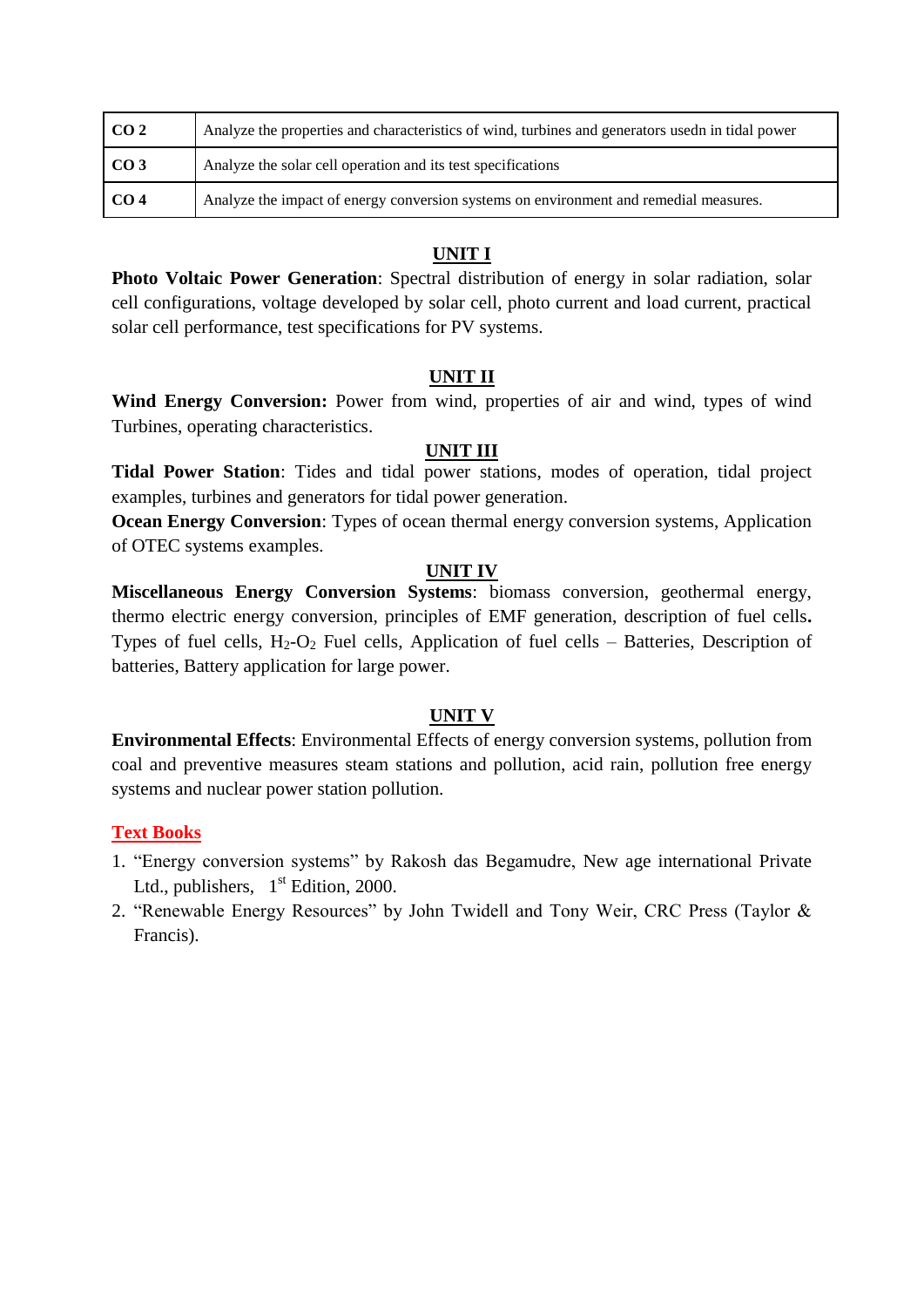| <b>Course</b><br>Title | <b>Electrical Machines - II Lab</b>            |                                                         |   |   |                | <b>B.</b> Tech. V Sem                                                                                           |             |              |  |  |  |
|------------------------|------------------------------------------------|---------------------------------------------------------|---|---|----------------|-----------------------------------------------------------------------------------------------------------------|-------------|--------------|--|--|--|
| <b>Course</b><br>Code  | Category                                       | <b>Hours/Week</b>                                       |   |   | <b>Credits</b> | <b>Maximum Marks</b>                                                                                            |             |              |  |  |  |
| 1802510                | <b>Professional</b><br>Core                    | $\mathbf{L}$                                            | T | P | $\mathbf C$    | <b>Continuous Internal</b><br><b>Assessment</b>                                                                 | End<br>Exam | <b>Total</b> |  |  |  |
|                        | (PCC)                                          | 3<br>1.5<br><b>100</b><br>50<br>50<br>$\mathbf{0}$<br>0 |   |   |                |                                                                                                                 |             |              |  |  |  |
|                        |                                                |                                                         |   |   |                | <b>End Exam Duration: 3Hrs</b>                                                                                  |             |              |  |  |  |
|                        | induction motors and synchronous machines.     |                                                         |   |   |                | <b>Course Objectives:</b> The objective of the course is to analyze the performance of various AC machines like |             |              |  |  |  |
|                        |                                                |                                                         |   |   |                | <b>Course Outcomes:</b> On successful completion of this course, the students will be able to                   |             |              |  |  |  |
| CO <sub>1</sub>        | Identify parts of transformers and AC machines |                                                         |   |   |                |                                                                                                                 |             |              |  |  |  |
| CO <sub>2</sub>        | Determine the performance of AC machines       |                                                         |   |   |                |                                                                                                                 |             |              |  |  |  |
| CO <sub>3</sub>        |                                                |                                                         |   |   |                | Choose the apparatus in experimental circuit based on loading and rating of the AC machines                     |             |              |  |  |  |

## **List of experiments**

- 1. Brake test on Three Phase Induction Motor
- 2. No-load & Blocked rotor Tests on Three Phase Induction Motor
- 3. Speed Control of three phase Induction Motor
- 4. Equivalent Circuit of a Single Phase Induction Motor
- 5. Determination of  $X_d$  and  $X_q$  of a Salient Pole Synchronous Machine
- 6. Load test of a three phase alternator by Resistive, Inductive and Capacitive Loading
- 7. Regulation of a Three –Phase Alternator by Synchronous Impedance & M.M.F. Methods.
- 8. Regulation of Three Phase Alternator by Z.P.F. Method.
- 9. V and Inverted V Curves of a 3 Phase Synchronous Motor.
- 10. Determination of transient, sub-transient and steady state reactance of an alternator.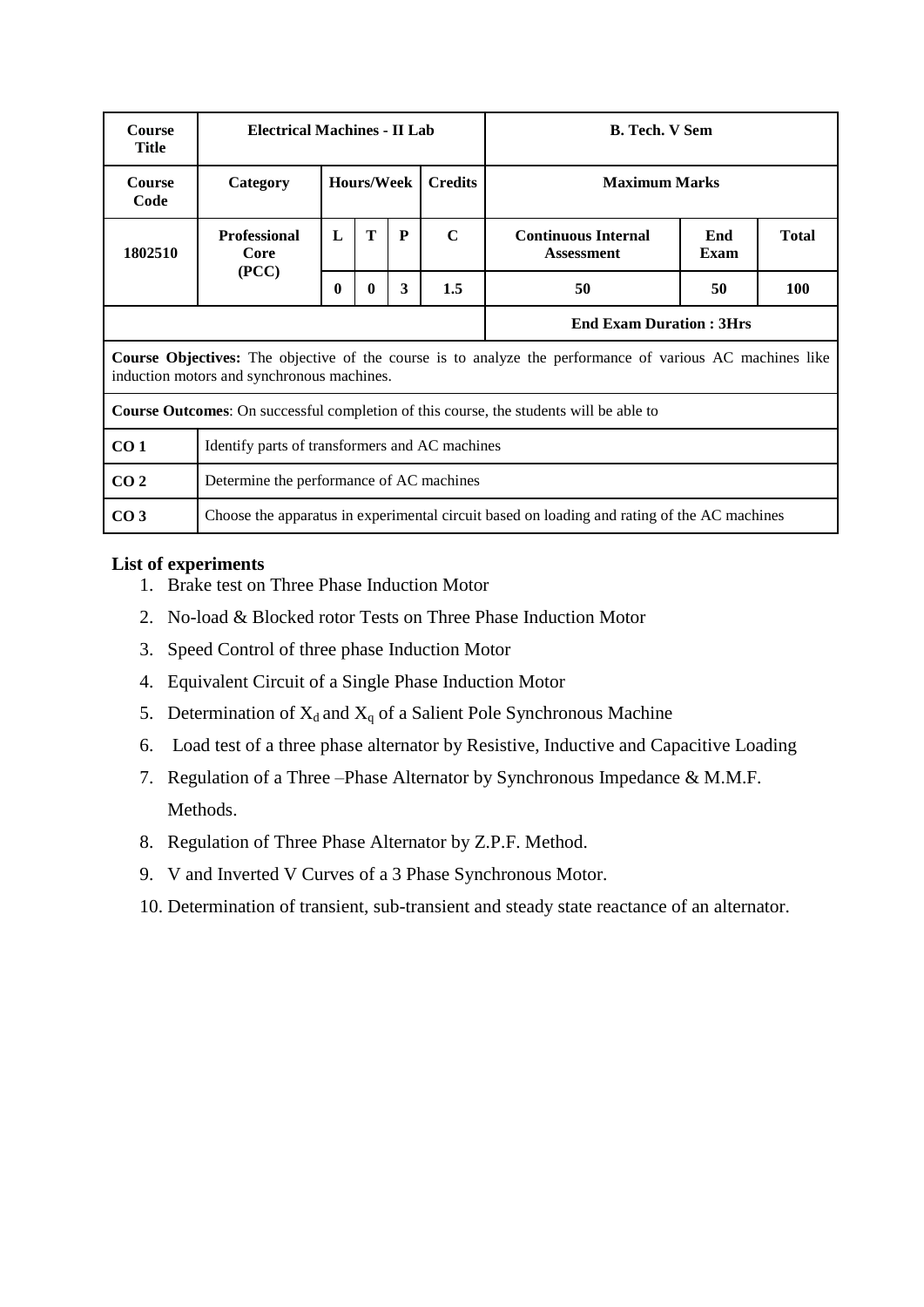| <b>Course</b><br><b>Title</b> | <b>Control Systems &amp; Simulation Lab</b>                                                                                                                                                                                                                   |                                                                                                                        |  |  |  |  | <b>B. Tech. V Sem</b> |  |  |  |  |  |
|-------------------------------|---------------------------------------------------------------------------------------------------------------------------------------------------------------------------------------------------------------------------------------------------------------|------------------------------------------------------------------------------------------------------------------------|--|--|--|--|-----------------------|--|--|--|--|--|
| <b>Course</b><br>Code         | Category                                                                                                                                                                                                                                                      | <b>Hours/Week</b><br><b>Credits</b><br><b>Maximum Marks</b>                                                            |  |  |  |  |                       |  |  |  |  |  |
| 1802511                       | <b>Professional Core</b><br>(PCC)                                                                                                                                                                                                                             | T<br>$\mathbf C$<br><b>Continuous</b><br>L<br>P<br><b>Total</b><br>End<br><b>Internal</b><br>Exam<br><b>Assessment</b> |  |  |  |  |                       |  |  |  |  |  |
|                               |                                                                                                                                                                                                                                                               | 3<br>3<br>100<br>$\bf{0}$<br>30<br>70<br>$\mathbf{0}$                                                                  |  |  |  |  |                       |  |  |  |  |  |
|                               | <b>Mid Exam Duration: 2Hrs</b><br><b>End Exam Duration: 3Hrs</b>                                                                                                                                                                                              |                                                                                                                        |  |  |  |  |                       |  |  |  |  |  |
|                               | <b>Course Objectives:</b> The objective of the course is to learn the performance of second order system, PID<br>controller, synchros and characteristics of servo motor. Stability analysis in time and frequency domain,<br>state space analysis in MATLAB. |                                                                                                                        |  |  |  |  |                       |  |  |  |  |  |
|                               | <b>Course Outcomes:</b> On successful completion of this course, the students will be able to                                                                                                                                                                 |                                                                                                                        |  |  |  |  |                       |  |  |  |  |  |
| CO <sub>1</sub>               | Understand the performance of second order system, PID controller, synchros and armature<br>voltage controlled DC motor                                                                                                                                       |                                                                                                                        |  |  |  |  |                       |  |  |  |  |  |
| CO <sub>2</sub>               | Analyze the characteristics of magnetic amplifier and servo motor                                                                                                                                                                                             |                                                                                                                        |  |  |  |  |                       |  |  |  |  |  |
| CO <sub>3</sub>               | Evaluate stability of linear systems in time and frequency domain using MATLAB                                                                                                                                                                                |                                                                                                                        |  |  |  |  |                       |  |  |  |  |  |
| CO <sub>4</sub>               | Convert transfer function to state space and vice versa using MATLAB                                                                                                                                                                                          |                                                                                                                        |  |  |  |  |                       |  |  |  |  |  |

# **List of the experiments (Any Ten - 8 from Conventional, 2 from MATLAB)**

- 1. Time response of Second order system
- 2. Characteristics of Synchros
- 3. Programmable logic controller Study and verification of truth tables of logic gates, simple Boolean expressions and application of speed control of motor.
- 4. Effect of feedback on DC servo motor
- 5. Transfer function of DC Machine
- 6. Effect of P, PD, PI, PID Controller on a second order systems
- 7. Microprocessor based stepper motor controller
- 8. Temperature controller using PID
- 9. Characteristics of magnetic amplifiers
- 10. Characteristics of AC servo motor
- 11. Lag and lead compensator design in the frequency domain using MATLAB.
- 12. Linear system analysis (Time domain analysis) using MATLAB.
- 13. Stability analysis (Bode, Root Locus) of Linear Time Invariant system using MATLAB
- 14. State space model for classical transfer function using MATLAB Verification.